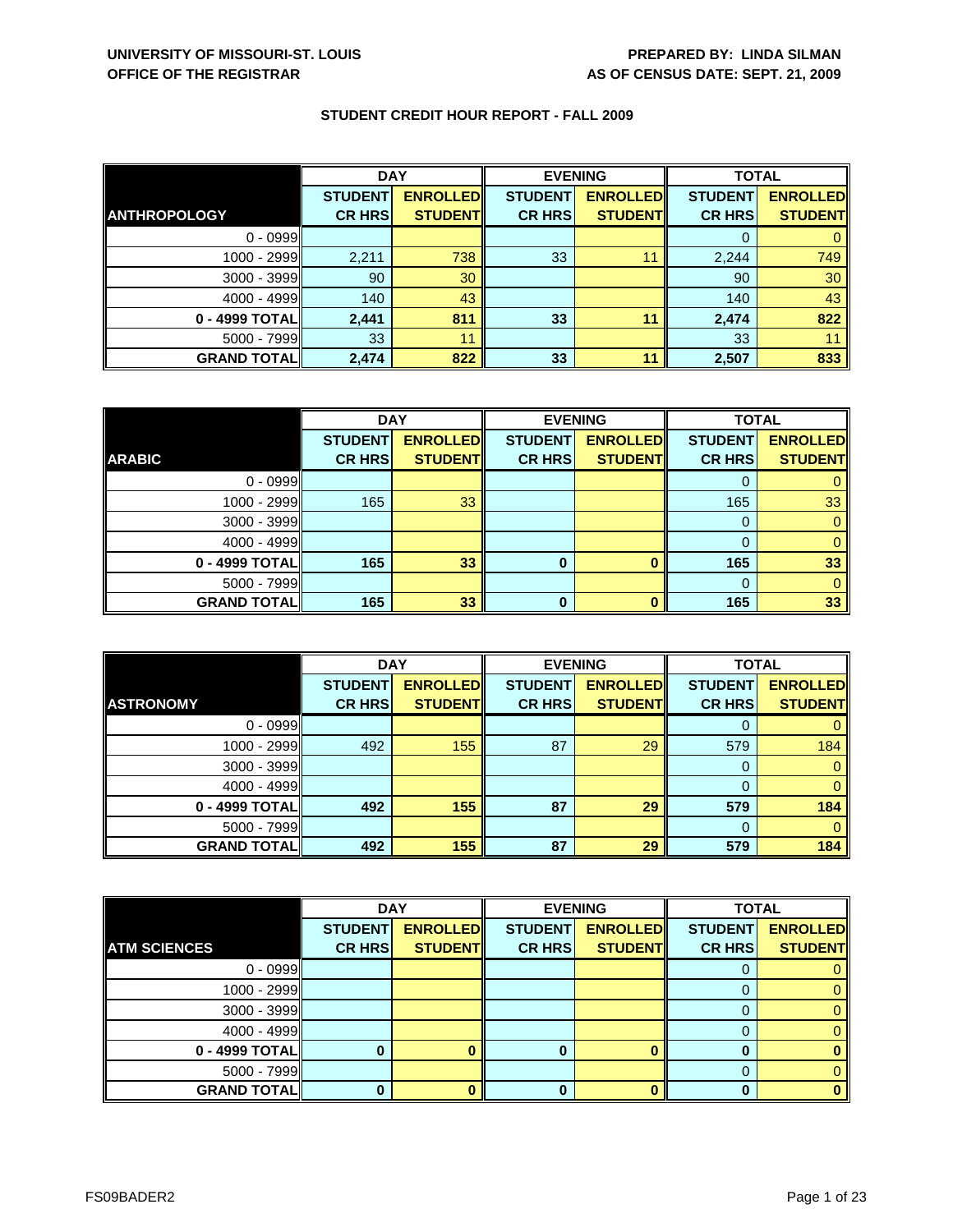|                    | <b>DAY</b>     |                 | <b>EVENING</b> |                 | <b>TOTAL</b>   |                 |
|--------------------|----------------|-----------------|----------------|-----------------|----------------|-----------------|
|                    | <b>STUDENT</b> | <b>ENROLLED</b> | <b>STUDENT</b> | <b>ENROLLED</b> | <b>STUDENT</b> | <b>ENROLLED</b> |
| <b>BIOLOGY</b>     | <b>CR HRS</b>  | <b>STUDENT</b>  | <b>CR HRS</b>  | <b>STUDENT</b>  | <b>CR HRS</b>  | <b>STUDENT</b>  |
| $0 - 0999$         |                |                 |                |                 |                |                 |
| 1000 - 2999        | 3,456          | 1,102           | 419            | 123             | 3,875          | 1,225           |
| $3000 - 3999$      | 129            | 48              | 339            | 113             | 468            | 161             |
| $4000 - 4999$      | 655            | 235             | 172            | 52              | 827            | 287             |
| 0 - 4999 TOTAL     | 4,240          | 1,385           | 930            | 288             | 5,170          | 1,673           |
| $5000 - 7999$      | 760            | 293             |                |                 | 760            | 293             |
| <b>GRAND TOTAL</b> | 5,000          | 1,678           | 930            | 288             | 5,930          | 1,966           |

|                    | <b>DAY</b>     |                 |                | <b>EVENING</b>  | <b>TOTAL</b>   |                 |
|--------------------|----------------|-----------------|----------------|-----------------|----------------|-----------------|
|                    | <b>STUDENT</b> | <b>ENROLLED</b> | <b>STUDENT</b> | <b>ENROLLED</b> | <b>STUDENT</b> | <b>ENROLLED</b> |
| <b>CHEMISTRY</b>   | <b>CR HRS</b>  | <b>STUDENTI</b> | <b>CR HRS</b>  | <b>STUDENT</b>  | <b>CR HRS</b>  | <b>STUDENT</b>  |
| $0 - 0999$         |                |                 |                |                 | 0              | $\mathbf{0}$    |
| 1000 - 2999        | 2,026          | 509             | 355            | 100             | 2,381          | 609             |
| 3000 - 3999        | 106            | 47              | 77             | 44              | 183            | 91              |
| $4000 - 4999$      | 83             | 43              | 195            | 65              | 278            | 108             |
| 0 - 4999 TOTAL     | 2,215          | 599             | 627            | 209             | 2,842          | 808             |
| $5000 - 7999$      | 359            | 178             |                |                 | 359            | 178             |
| <b>GRAND TOTAL</b> | 2,574          | 777             | 627            | 209             | 3,201          | 986             |

|                    | <b>DAY</b>                      |                                   | <b>EVENING</b>                  |                                   | <b>TOTAL</b>                    |                                   |
|--------------------|---------------------------------|-----------------------------------|---------------------------------|-----------------------------------|---------------------------------|-----------------------------------|
| <b>CHINESE</b>     | <b>STUDENT</b><br><b>CR HRS</b> | <b>ENROLLED</b><br><b>STUDENT</b> | <b>STUDENT</b><br><b>CR HRS</b> | <b>ENROLLED</b><br><b>STUDENT</b> | <b>STUDENT</b><br><b>CR HRS</b> | <b>ENROLLED</b><br><b>STUDENT</b> |
|                    |                                 |                                   |                                 |                                   |                                 |                                   |
| $0 - 0999$         |                                 |                                   |                                 |                                   |                                 |                                   |
| $1000 - 2999$      | 116                             | 28                                |                                 |                                   | 116                             | 28                                |
| $3000 - 3999$      |                                 |                                   |                                 |                                   | $\Omega$                        |                                   |
| $4000 - 4999$      |                                 |                                   |                                 |                                   |                                 |                                   |
| 0 - 4999 TOTAL     | 116                             | 28                                | 0                               |                                   | 116                             | 28                                |
| $5000 - 7999$      |                                 |                                   |                                 |                                   | $\Omega$                        |                                   |
| <b>GRAND TOTAL</b> | 116                             | 28                                | 0                               |                                   | 116                             | 28                                |

|                         | <b>DAY</b>     |                 | <b>EVENING</b>  |                 | <b>TOTAL</b>   |                 |
|-------------------------|----------------|-----------------|-----------------|-----------------|----------------|-----------------|
|                         | <b>STUDENT</b> | <b>ENROLLED</b> | <b>STUDENT</b>  | <b>ENROLLED</b> | <b>STUDENT</b> | <b>ENROLLED</b> |
| <b>COMPUTER SCIENCE</b> | <b>CR HRS</b>  | <b>STUDENT</b>  | <b>CR HRS</b>   | <b>STUDENT</b>  | <b>CR HRS</b>  | <b>STUDENT</b>  |
| $0 - 0999$              |                |                 |                 |                 | 0              | $\mathbf{0}$    |
| 1000 - 2999             | 498            | 166             | 183             | 61              | 681            | 227             |
| 3000 - 3999             |                |                 | 30 <sup>°</sup> | 10              | 30             | 10 <sup>°</sup> |
| $4000 - 4999$           | 114            | 38              | 120             | 40              | 234            | 78              |
| 0 - 4999 TOTAL          | 612            | 204             | 333             | 111             | 945            | 315             |
| $5000 - 7999$           | 145            | 49              |                 |                 | 145            | 49              |
| <b>GRAND TOTAL</b>      | 757            | 253             | 333             | 111             | 1,090          | 364             |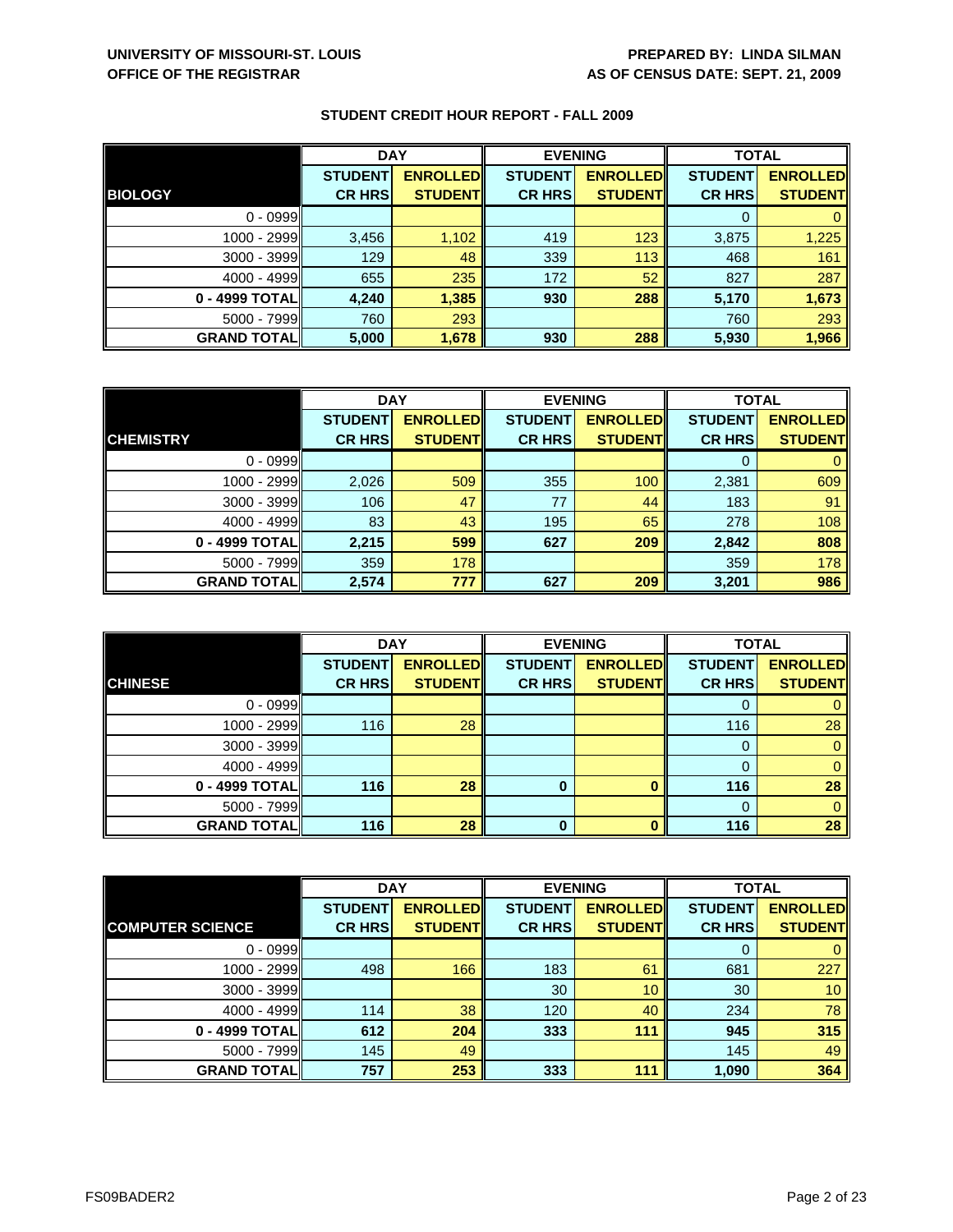|                         | <b>DAY</b>     |                  | <b>EVENING</b> |                 | <b>TOTAL</b>   |                 |
|-------------------------|----------------|------------------|----------------|-----------------|----------------|-----------------|
|                         | <b>STUDENT</b> | <b>ENROLLEDI</b> | <b>STUDENT</b> | <b>ENROLLED</b> | <b>STUDENT</b> | <b>ENROLLED</b> |
| <b>CRIMINAL JUSTICE</b> | <b>CR HRS</b>  | <b>STUDENTI</b>  | <b>CR HRS</b>  | <b>STUDENT</b>  | <b>CR HRS</b>  | <b>STUDENT</b>  |
| $0 - 0999$              |                |                  |                |                 |                |                 |
| 1000 - 2999             | 2,307          | 769              | 624            | 208             | 2,931          | 977             |
| 3000 - 3999             | 201            | 69               | 3              |                 | 204            | 70              |
| $4000 - 4999$           | 642            | 214              | 78             | 26              | 720            | 240             |
| 0 - 4999 TOTAL          | 3,150          | 1,052            | 705            | 235             | 3,855          | 1,287           |
| 5000 - 7999             | 367            | 121              |                |                 | 367            | 121             |
| <b>GRAND TOTAL</b>      | 3,517          | 1,173            | 705            | 235             | 4,222          | 1,408           |

|                    | <b>DAY</b>     |                 | <b>EVENING</b> |                 | <b>TOTAL</b>   |                 |
|--------------------|----------------|-----------------|----------------|-----------------|----------------|-----------------|
|                    | <b>STUDENT</b> | <b>ENROLLED</b> | <b>STUDENT</b> | <b>ENROLLED</b> | <b>STUDENT</b> | <b>ENROLLED</b> |
| <b>ECONOMICS</b>   | <b>CR HRS</b>  | <b>STUDENT</b>  | <b>CR HRS</b>  | <b>STUDENT</b>  | <b>CR HRS</b>  | <b>STUDENT</b>  |
| $0 - 0999$         |                |                 |                |                 |                |                 |
| 1000 - 2999        | 1,647          | 567             | 234            | 78              | 1,881          | 645             |
| $3000 - 3999$      | 246            | 82              | 183            | 61              | 429            | 143             |
| $4000 - 4999$      | 128            | 36              | 48             | 16              | 176            | 52              |
| 0 - 4999 TOTAL     | 2,021          | 685             | 465            | 155             | 2,486          | 840             |
| $5000 - 7999$      | 120            | 40              |                |                 | 120            | 40              |
| <b>GRAND TOTAL</b> | 2,141          | 725             | 465            | 155             | 2,606          | 880             |

|                     | <b>DAY</b>     |                 |                | <b>EVENING</b>  | <b>TOTAL</b>   |                 |
|---------------------|----------------|-----------------|----------------|-----------------|----------------|-----------------|
|                     | <b>STUDENT</b> | <b>ENROLLED</b> | <b>STUDENT</b> | <b>ENROLLED</b> | <b>STUDENT</b> | <b>ENROLLED</b> |
| <b>ENGLISH</b>      | <b>CR HRS</b>  | <b>STUDENT</b>  | <b>CR HRS</b>  | <b>STUDENT</b>  | <b>CR HRS</b>  | <b>STUDENT</b>  |
| $0 - 0999$          |                |                 |                |                 | O              |                 |
| 1000 - 2999         | 1,809          | 603             | 216            | 72              | 2,025          | 675             |
| $3000 - 3999$       | 2,426          | 809             | 555            | 185             | 2,981          | 994             |
| $4000 - 4999$       | 846            | 283             | 54             | 18              | 900            | 301             |
| 0 - 4999 TOTAL      | 5,081          | 1,695           | 825            | 275             | 5,906          | 1,970           |
| $5000 - 7999$       | 652            | 218             |                |                 | 652            | 218             |
| <b>GRAND TOTALI</b> | 5,733          | 1,913           | 825            | 275             | 6,558          | 2,188           |

|                            | <b>DAY</b>     |                 |                | <b>EVENING</b>  | <b>TOTAL</b>   |                 |
|----------------------------|----------------|-----------------|----------------|-----------------|----------------|-----------------|
| <b>ENGLISH AS A SECOND</b> | <b>STUDENT</b> | <b>ENROLLED</b> | <b>STUDENT</b> | <b>ENROLLED</b> | <b>STUDENT</b> | <b>ENROLLED</b> |
| LANGUAGE                   | <b>CR HRS</b>  | <b>STUDENT</b>  | <b>CR HRS</b>  | <b>STUDENT</b>  | <b>CR HRS</b>  | <b>STUDENT</b>  |
| $0 - 0999$                 |                |                 |                |                 | O              | 0               |
| 1000 - 2999                |                |                 |                |                 | 0              | 0               |
| $3000 - 3999$              | 177            | 59              |                |                 | 177            | 59              |
| $4000 - 4999$              | 384            | 128             |                |                 | 384            | 128             |
| 0 - 4999 TOTAL             | 561            | 187             | 0              |                 | 561            | 187             |
| $5000 - 7999$              | 18             | 9               |                |                 | 18             | 9               |
| <b>GRAND TOTAL</b>         | 579            | 196             | $\bf{0}$       | n               | 579            | 196             |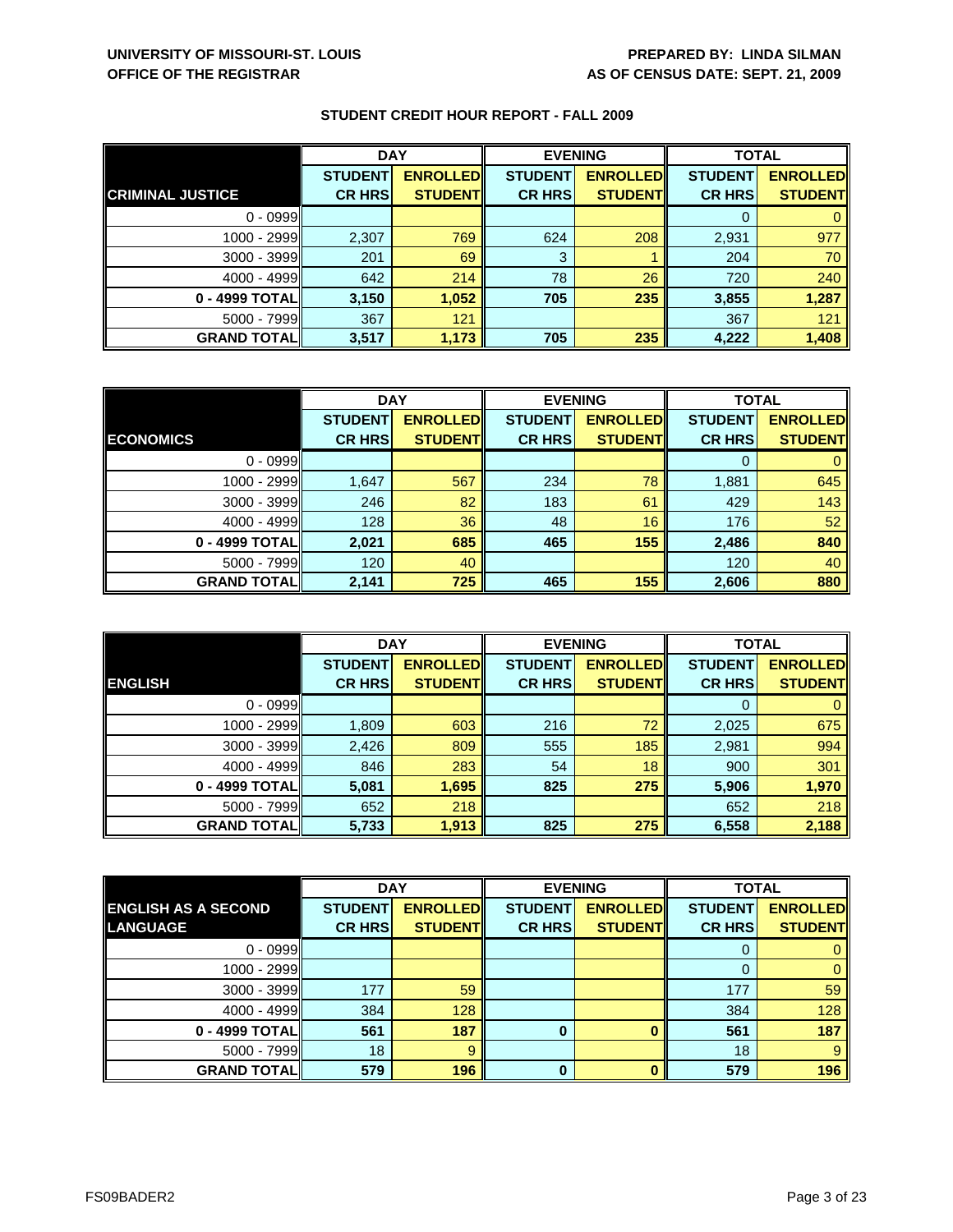|                         | <b>DAY</b>                      |                                   | <b>EVENING</b>                  |                                   | <b>TOTAL</b>                    |                                   |
|-------------------------|---------------------------------|-----------------------------------|---------------------------------|-----------------------------------|---------------------------------|-----------------------------------|
| <b>FOREIGN LANGUAGE</b> | <b>STUDENT</b><br><b>CR HRS</b> | <b>ENROLLED</b><br><b>STUDENT</b> | <b>STUDENT</b><br><b>CR HRS</b> | <b>ENROLLED</b><br><b>STUDENT</b> | <b>STUDENT</b><br><b>CR HRS</b> | <b>ENROLLED</b><br><b>STUDENT</b> |
| $0 - 0999$              |                                 |                                   |                                 |                                   |                                 |                                   |
|                         |                                 |                                   |                                 |                                   |                                 |                                   |
| 1000 - 2999             |                                 |                                   |                                 |                                   |                                 |                                   |
| $3000 - 3999$           |                                 |                                   |                                 |                                   |                                 |                                   |
| $4000 - 4999$           |                                 |                                   | 15                              |                                   | 15                              |                                   |
| 0 - 4999 TOTAL          |                                 |                                   | 15                              |                                   | 15                              |                                   |
| 5000 - 7999             |                                 |                                   |                                 |                                   |                                 |                                   |
| <b>GRAND TOTAL</b>      |                                 |                                   | 15                              |                                   | 15                              |                                   |

|                    | <b>DAY</b>     |                  |                | <b>EVENING</b>  | <b>TOTAL</b>   |                 |
|--------------------|----------------|------------------|----------------|-----------------|----------------|-----------------|
|                    | <b>STUDENT</b> | <b>ENROLLEDI</b> | <b>STUDENT</b> | <b>ENROLLED</b> | <b>STUDENT</b> | <b>ENROLLED</b> |
| <b>FRENCH</b>      | <b>CR HRS</b>  | <b>STUDENT</b>   | <b>CR HRS</b>  | <b>STUDENT</b>  | <b>CR HRS</b>  | <b>STUDENT</b>  |
| $0 - 0999$         |                |                  |                |                 |                |                 |
| 1000 - 2999        | 475            | 111              | 70             | 16              | 545            | 127             |
| 3000 - 3999        | 45             | 15               |                |                 | 45             | 15              |
| $4000 - 4999$      | 47             | 16               |                |                 | 47             | 16              |
| 0 - 4999 TOTAL     | 567            | 142              | 70             | 16              | 637            | 158             |
| $5000 - 7999$      | 21             |                  |                |                 | 21             |                 |
| <b>GRAND TOTAL</b> | 588            | 149              | 70             | 16              | 658            | 165             |

|                    | <b>DAY</b>                      |                                   |                                 | <b>EVENING</b>                    | <b>TOTAL</b>                    |                                   |
|--------------------|---------------------------------|-----------------------------------|---------------------------------|-----------------------------------|---------------------------------|-----------------------------------|
| <b>GEOGRAPHY</b>   | <b>STUDENT</b><br><b>CR HRS</b> | <b>ENROLLED</b><br><b>STUDENT</b> | <b>STUDENT</b><br><b>CR HRS</b> | <b>ENROLLED</b><br><b>STUDENT</b> | <b>STUDENT</b><br><b>CR HRS</b> | <b>ENROLLED</b><br><b>STUDENT</b> |
|                    |                                 |                                   |                                 |                                   |                                 |                                   |
| $0 - 0999$         |                                 |                                   |                                 |                                   | O                               |                                   |
| 1000 - 2999        |                                 |                                   |                                 |                                   |                                 |                                   |
| $3000 - 3999$      |                                 |                                   |                                 |                                   |                                 |                                   |
| $4000 - 4999$      |                                 |                                   |                                 |                                   | 0                               |                                   |
| 0 - 4999 TOTAL     |                                 |                                   |                                 | ∩                                 |                                 |                                   |
| $5000 - 7999$      |                                 |                                   |                                 |                                   |                                 |                                   |
| <b>GRAND TOTAL</b> |                                 |                                   | 0                               |                                   |                                 |                                   |

|                    | <b>DAY</b>     |                 | <b>EVENING</b> |                 | <b>TOTAL</b>   |                 |
|--------------------|----------------|-----------------|----------------|-----------------|----------------|-----------------|
|                    | <b>STUDENT</b> | <b>ENROLLED</b> | <b>STUDENT</b> | <b>ENROLLED</b> | <b>STUDENT</b> | <b>ENROLLED</b> |
| <b>GEOLOGY</b>     | <b>CR HRS</b>  | <b>STUDENT</b>  | <b>CR HRS</b>  | <b>STUDENT</b>  | <b>CR HRS</b>  | <b>STUDENT</b>  |
| $0 - 0999$         |                |                 |                |                 | 0              | $\mathbf{0}$    |
| 1000 - 2999        | 622            | 191             | 106            | 34              | 728            | 225             |
| $3000 - 3999$      |                |                 |                |                 | 0              | $\mathbf{0}$    |
| $4000 - 4999$      |                |                 |                |                 | $\Omega$       | $\mathbf{0}$    |
| 0 - 4999 TOTAL     | 622            | 191             | 106            | 34              | 728            | 225             |
| $5000 - 7999$      |                |                 |                |                 | 0              | $\mathbf{0}$    |
| <b>GRAND TOTAL</b> | 622            | 191             | 106            | 34              | 728            | 225             |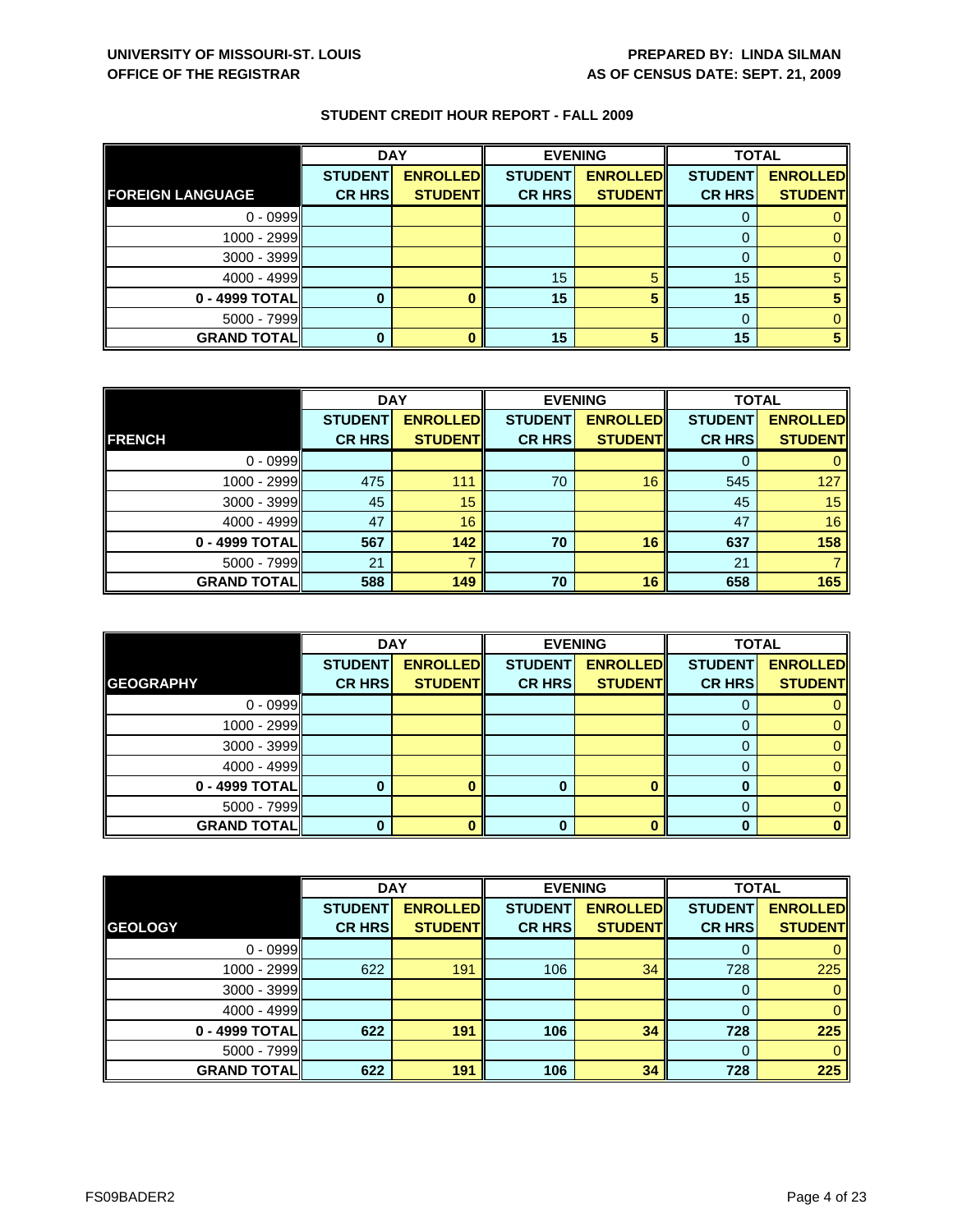|                    | <b>DAY</b>     |                 | <b>EVENING</b> |                 | <b>TOTAL</b>   |                 |
|--------------------|----------------|-----------------|----------------|-----------------|----------------|-----------------|
|                    | <b>STUDENT</b> | <b>ENROLLED</b> | <b>STUDENT</b> | <b>ENROLLED</b> | <b>STUDENT</b> | <b>ENROLLED</b> |
| <b>GERMAN</b>      | <b>CR HRS</b>  | <b>STUDENT</b>  | <b>CR HRS</b>  | <b>STUDENT</b>  | <b>CR HRS</b>  | <b>STUDENT</b>  |
| $0 - 0999$         |                |                 |                |                 |                |                 |
| 1000 - 2999        | 246            | 56              |                |                 | 246            | 56              |
| 3000 - 3999        | 9              |                 |                |                 | 9              |                 |
| $4000 - 4999$      | 9              |                 |                |                 | 9              |                 |
| 0 - 4999 TOTAL     | 264            | 62              | 0              |                 | 264            | 62              |
| $5000 - 7999$      |                |                 |                |                 |                |                 |
| <b>GRAND TOTAL</b> | 264            | 62              | 0              |                 | 264            | 62              |

|                     | <b>DAY</b>     |                 |                | <b>EVENING</b>  | <b>TOTAL</b>   |                 |
|---------------------|----------------|-----------------|----------------|-----------------|----------------|-----------------|
|                     | <b>STUDENT</b> | <b>ENROLLED</b> | <b>STUDENT</b> | <b>ENROLLED</b> | <b>STUDENT</b> | <b>ENROLLED</b> |
| <b>GERONTOLOGY</b>  | <b>CR HRS</b>  | <b>STUDENT</b>  | <b>CR HRS</b>  | <b>STUDENT</b>  | <b>CR HRS</b>  | <b>STUDENT</b>  |
| $0 - 0999$          |                |                 |                |                 | 0              | 0               |
| $1000 - 2999$       | 18             | 6               | 12             | 4               | 30             | 10              |
| $3000 - 3999$       |                |                 |                |                 | 0              | $\mathbf{0}$    |
| $4000 - 4999$       |                |                 |                |                 | 0              | $\mathbf 0$     |
| 0 - 4999 TOTAL      | 18             | 6               | 12             |                 | 30             | 10              |
| $5000 - 7999$       | 127            | 50              |                |                 | 127            | 50              |
| <b>GRAND TOTALI</b> | 145            | 56              | 12             |                 | 157            | 60              |

|                             | <b>DAY</b>     |                 |                | <b>EVENING</b>  | <b>TOTAL</b>   |                 |
|-----------------------------|----------------|-----------------|----------------|-----------------|----------------|-----------------|
|                             | <b>STUDENT</b> | <b>ENROLLED</b> | <b>STUDENT</b> | <b>ENROLLED</b> | <b>STUDENT</b> | <b>ENROLLED</b> |
| <b>GREEK ANCIENT/MODERN</b> | <b>CR HRS</b>  | <b>STUDENT</b>  | <b>CR HRS</b>  | <b>STUDENT</b>  | <b>CR HRS</b>  | <b>STUDENT</b>  |
| $0 - 0999$                  |                |                 |                |                 | O              | 0               |
| 1000 - 2999                 | 20             |                 |                |                 | 20             | 4               |
| $3000 - 3999$               |                |                 |                |                 | 0              | 0               |
| $4000 - 4999$               |                |                 |                |                 | 0              | 0               |
| 0 - 4999 TOTAL              | 20             |                 | 0              |                 | 20             |                 |
| $5000 - 7999$               |                |                 |                |                 | 0              | 0               |
| <b>GRAND TOTALI</b>         | 20             |                 | $\bf{0}$       |                 | 20             |                 |

|                    | <b>DAY</b>     |                 |                | <b>EVENING</b>  | <b>TOTAL</b>   |                 |
|--------------------|----------------|-----------------|----------------|-----------------|----------------|-----------------|
|                    | <b>STUDENT</b> | <b>ENROLLED</b> | <b>STUDENT</b> | <b>ENROLLED</b> | <b>STUDENT</b> | <b>ENROLLED</b> |
| <b>HISTORY</b>     | <b>CR HRS</b>  | <b>STUDENT</b>  | <b>CR HRS</b>  | <b>STUDENT</b>  | <b>CR HRS</b>  | <b>STUDENT</b>  |
| $0 - 0999$         |                |                 |                |                 | 0              | $\mathbf{0}$    |
| 1000 - 2999        | 2,364          | 783             | 234            | 78              | 2,598          | 861             |
| $3000 - 3999$      | 21             |                 |                |                 | 21             |                 |
| $4000 - 4999$      | 162            | 58              | 50             | 10 <sup>°</sup> | 212            | 68              |
| 0 - 4999 TOTAL     | 2,547          | 848             | 284            | 88              | 2,831          | 936             |
| $5000 - 7999$      | 518            | 151             |                |                 | 518            | 151             |
| <b>GRAND TOTAL</b> | 3,065          | 999             | 284            | 88              | 3,349          | 1,087           |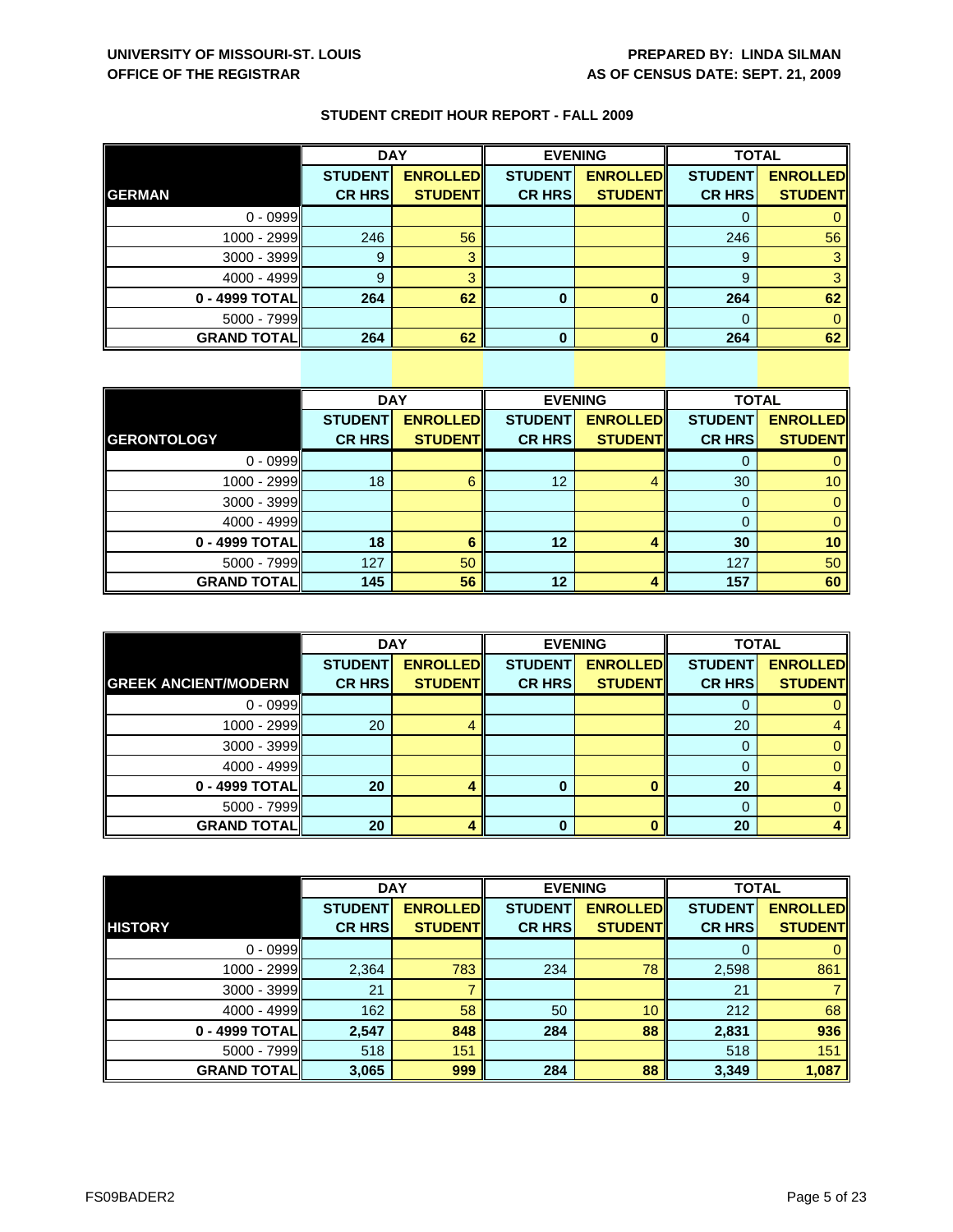|                    | <b>DAY</b>     |                 | <b>EVENING</b> |                 | <b>TOTAL</b>   |                 |
|--------------------|----------------|-----------------|----------------|-----------------|----------------|-----------------|
|                    | <b>STUDENT</b> | <b>ENROLLED</b> | <b>STUDENT</b> | <b>ENROLLED</b> | <b>STUDENT</b> | <b>ENROLLED</b> |
| <b>HONORS</b>      | <b>CR HRS</b>  | <b>STUDENT</b>  | <b>CR HRS</b>  | <b>STUDENT</b>  | <b>CR HRS</b>  | <b>STUDENT</b>  |
| $0 - 0999$         |                |                 |                |                 |                |                 |
| 1000 - 2999        | 1,365          | 455             | 36             | 12              | 1,401          | 467             |
| 3000 - 3999        | 492            | 164             |                |                 | 492            | 164             |
| $4000 - 4999$      | 146            | 77              |                |                 | 146            | 77              |
| 0 - 4999 TOTAL     | 2,003          | 696             | 36             | 12              | 2,039          | 708             |
| $5000 - 7999$      |                |                 |                |                 | $\Omega$       |                 |
| <b>GRAND TOTAL</b> | 2,003          | 696             | 36             | 12              | 2,039          | 708             |

|                          | <b>DAY</b>     |                 | <b>EVENING</b> |                 | <b>TOTAL</b>   |                 |
|--------------------------|----------------|-----------------|----------------|-----------------|----------------|-----------------|
|                          | <b>STUDENT</b> | <b>ENROLLED</b> | <b>STUDENT</b> | <b>ENROLLED</b> | <b>STUDENT</b> | <b>ENROLLED</b> |
| <b>INTERDISCIPLINARY</b> | <b>CR HRS</b>  | <b>STUDENT</b>  | <b>CR HRS</b>  | <b>STUDENT</b>  | <b>CR HRS</b>  | <b>STUDENT</b>  |
| $0 - 0999$               |                |                 |                |                 |                |                 |
| 1000 - 2999              | 104            | 104             |                |                 | 104            | 104             |
| $3000 - 3999$            |                |                 |                |                 |                |                 |
| $4000 - 4999$            | 21             |                 |                |                 | 21             |                 |
| 0 - 4999 TOTAL           | 125            | 111             | 0              | $\mathbf{0}$    | 125            | 111             |
| $5000 - 7999$            |                |                 |                |                 | $\Omega$       |                 |
| <b>GRAND TOTAL</b>       | 125            | 111             | ŋ              | n               | 125            | 111             |

|                    | <b>DAY</b>     |                 |                | <b>EVENING</b>  | <b>TOTAL</b>   |                 |
|--------------------|----------------|-----------------|----------------|-----------------|----------------|-----------------|
|                    | <b>STUDENT</b> | <b>ENROLLED</b> | <b>STUDENT</b> | <b>ENROLLED</b> | <b>STUDENT</b> | <b>ENROLLED</b> |
| <b>ITALIAN</b>     | <b>CR HRS</b>  | <b>STUDENT</b>  | <b>CR HRS</b>  | <b>STUDENT</b>  | <b>CR HRS</b>  | <b>STUDENT</b>  |
| $0 - 0999$         |                |                 |                |                 | O              |                 |
| 1000 - 2999        |                |                 |                |                 |                |                 |
| $3000 - 3999$      |                |                 |                |                 |                |                 |
| $4000 - 4999$      |                |                 |                |                 | 0              |                 |
| 0 - 4999 TOTAL     |                |                 |                | ∩               |                |                 |
| $5000 - 7999$      |                |                 |                |                 |                |                 |
| <b>GRAND TOTAL</b> |                |                 | 0              |                 | O              |                 |

|                    | <b>DAY</b>     |                 | <b>EVENING</b> |                 | <b>TOTAL</b>   |                 |
|--------------------|----------------|-----------------|----------------|-----------------|----------------|-----------------|
|                    | <b>STUDENT</b> | <b>ENROLLED</b> | <b>STUDENT</b> | <b>ENROLLED</b> | <b>STUDENT</b> | <b>ENROLLED</b> |
| <b>JAPANESE</b>    | <b>CR HRS</b>  | <b>STUDENT</b>  | <b>CR HRS</b>  | <b>STUDENT</b>  | <b>CR HRS</b>  | <b>STUDENT</b>  |
| $0 - 0999$         |                |                 |                |                 | 0              | $\mathbf{0}$    |
| 1000 - 2999        | 227            | 47              |                |                 | 227            | 47              |
| 3000 - 3999        | 18             | 6               |                |                 | 18             | $6\phantom{1}$  |
| $4000 - 4999$      |                |                 |                |                 | $\Omega$       | $\mathbf{0}$    |
| 0 - 4999 TOTAL     | 245            | 53              | $\bf{0}$       | O               | 245            | 53              |
| $5000 - 7999$      |                |                 |                |                 | $\Omega$       | $\mathbf{0}$    |
| <b>GRAND TOTAL</b> | 245            | 53              | 0              | $\mathbf{0}$    | 245            | 53              |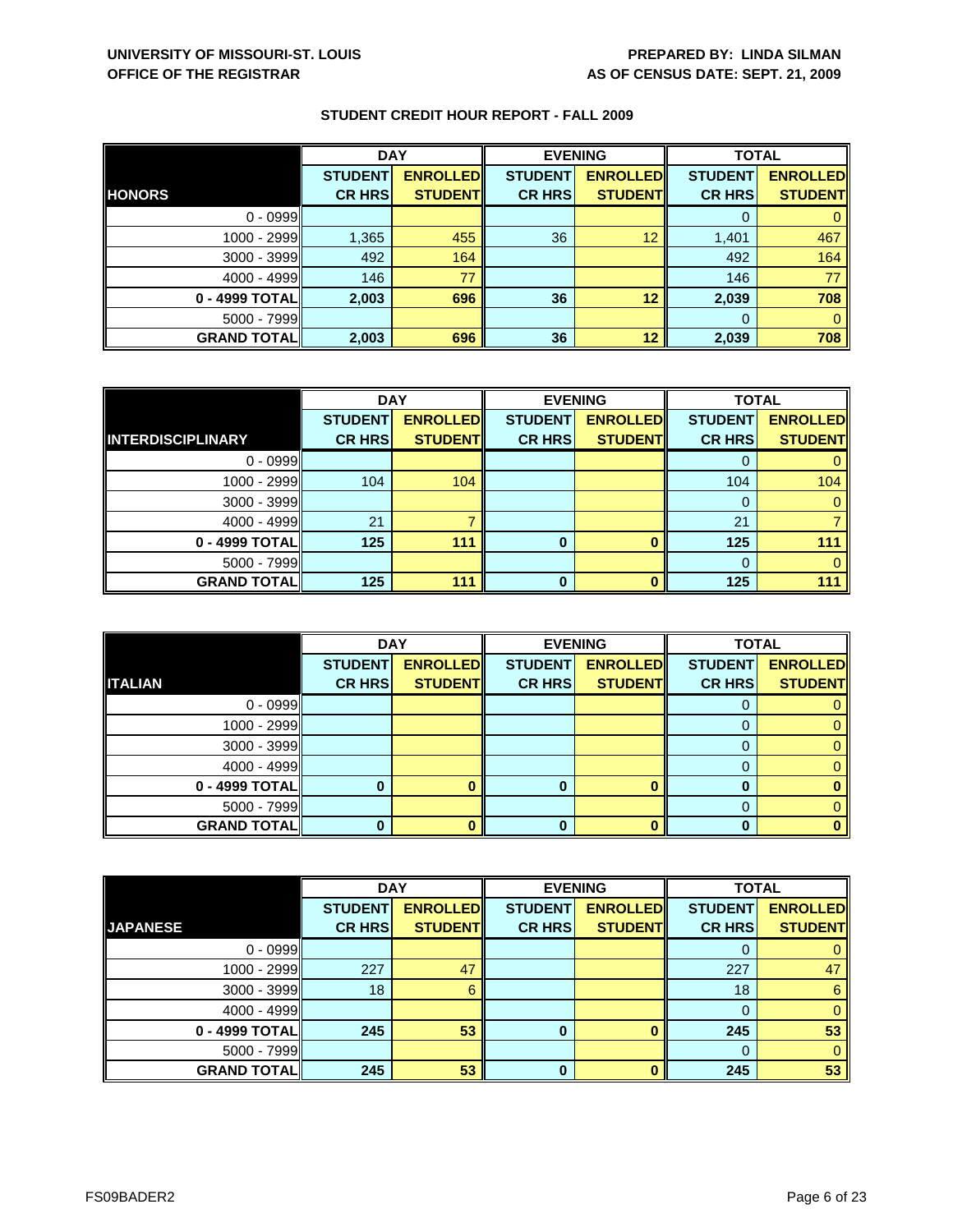|                    | <b>DAY</b>     |                 | <b>EVENING</b> |                 | <b>TOTAL</b>   |                 |
|--------------------|----------------|-----------------|----------------|-----------------|----------------|-----------------|
|                    | <b>STUDENT</b> | <b>ENROLLED</b> | <b>STUDENT</b> | <b>ENROLLED</b> | <b>STUDENT</b> | <b>ENROLLED</b> |
| LATIN              | <b>CR HRS</b>  | <b>STUDENT</b>  | <b>CR HRS</b>  | <b>STUDENT</b>  | <b>CR HRS</b>  | <b>STUDENT</b>  |
| $0 - 0999$         |                |                 |                |                 |                |                 |
| $1000 - 2999$      | 134            | 30              |                |                 | 134            | 30              |
| $3000 - 3999$      |                |                 |                |                 | 0              |                 |
| $4000 - 4999$      |                |                 |                |                 |                |                 |
| 0 - 4999 TOTAL     | 134            | 30              | 0              |                 | 134            | 30              |
| $5000 - 7999$      |                |                 |                |                 | $\Omega$       |                 |
| <b>GRAND TOTAL</b> | 134            | 30              | $\bf{0}$       |                 | 134            | 30              |

|                    | <b>DAY</b>     |                 |                | <b>EVENING</b>  | <b>TOTAL</b>   |                 |
|--------------------|----------------|-----------------|----------------|-----------------|----------------|-----------------|
|                    | <b>STUDENT</b> | <b>ENROLLED</b> | <b>STUDENT</b> | <b>ENROLLED</b> | <b>STUDENT</b> | <b>ENROLLED</b> |
| <b>MATHEMATICS</b> | <b>CR HRS</b>  | <b>STUDENT</b>  | <b>CR HRS</b>  | <b>STUDENT</b>  | <b>CR HRS</b>  | <b>STUDENT</b>  |
| $0 - 0999$         | 195            | 65              | 69             | 23              | 264            | 88              |
| 1000 - 2999        | 4,162          | 1,307           | 1,460          | 447             | 5,622          | 1,754           |
| $3000 - 3999$      | 42             | 14              | 57             | 19              | 99             | 33              |
| $4000 - 4999$      | 129            | 43              | 261            | 87              | 390            | 130             |
| 0 - 4999 TOTAL     | 4,528          | 1,429           | 1,847          | 576             | 6,375          | 2,005           |
| 5000 - 7999        | 39             | 15              |                |                 | 39             | 15              |
| <b>GRAND TOTAL</b> | 4,567          | 1,444           | 1,847          | 576             | 6,414          | 2,020           |

|                    | <b>DAY</b>     |                 | <b>EVENING</b> |                 | <b>TOTAL</b>   |                                   |
|--------------------|----------------|-----------------|----------------|-----------------|----------------|-----------------------------------|
| <b>PHILOSOPHY</b>  | <b>STUDENT</b> | <b>ENROLLED</b> | <b>STUDENT</b> | <b>ENROLLED</b> | <b>STUDENT</b> | <b>ENROLLED</b><br><b>STUDENT</b> |
|                    | <b>CR HRS</b>  | <b>STUDENT</b>  | <b>CR HRS</b>  | <b>STUDENT</b>  | <b>CR HRS</b>  |                                   |
| $0 - 0999$         |                |                 |                |                 |                |                                   |
| 1000 - 2999        | 2,112          | 704             | 171            | 57              | 2,283          | 761                               |
| 3000 - 3999        | 243            | 81              | 105            | 35              | 348            | 116                               |
| $4000 - 4999$      | 222            | 74              | 60             | 20              | 282            | 94                                |
| 0 - 4999 TOTAL     | 2,577          | 859             | 336            | 112             | 2,913          | 971                               |
| $5000 - 7999$      | 210            | 70              |                |                 | 210            | 70                                |
| <b>GRAND TOTAL</b> | 2,787          | 929             | 336            | 112             | 3,123          | 1,041                             |

|                    | <b>DAY</b>     |                 |                | <b>EVENING</b>  | <b>TOTAL</b>   |                 |
|--------------------|----------------|-----------------|----------------|-----------------|----------------|-----------------|
|                    | <b>STUDENT</b> | <b>ENROLLED</b> | <b>STUDENT</b> | <b>ENROLLED</b> | <b>STUDENT</b> | <b>ENROLLED</b> |
| <b>PHYSICS</b>     | <b>CR HRS</b>  | <b>STUDENT</b>  | <b>CR HRS</b>  | <b>STUDENT</b>  | <b>CR HRS</b>  | <b>STUDENT</b>  |
| $0 - 0999$         |                |                 |                |                 | O              | $\mathbf{0}$    |
| 1000 - 2999        | 841            | 227             | 228            | 49              | 1,069          | 276             |
| $3000 - 3999$      | 9              | 3               | 69             | 23              | 78             | 26              |
| $4000 - 4999$      | 75             | 25              | 33             | 11              | 108            | 36              |
| 0 - 4999 TOTAL     | 925            | 255             | 330            | 83              | 1,255          | 338             |
| $5000 - 7999$      | 103            | 36              |                |                 | 103            | 36              |
| <b>GRAND TOTAL</b> | 1,028          | 291             | 330            | 83              | 1,358          | 374             |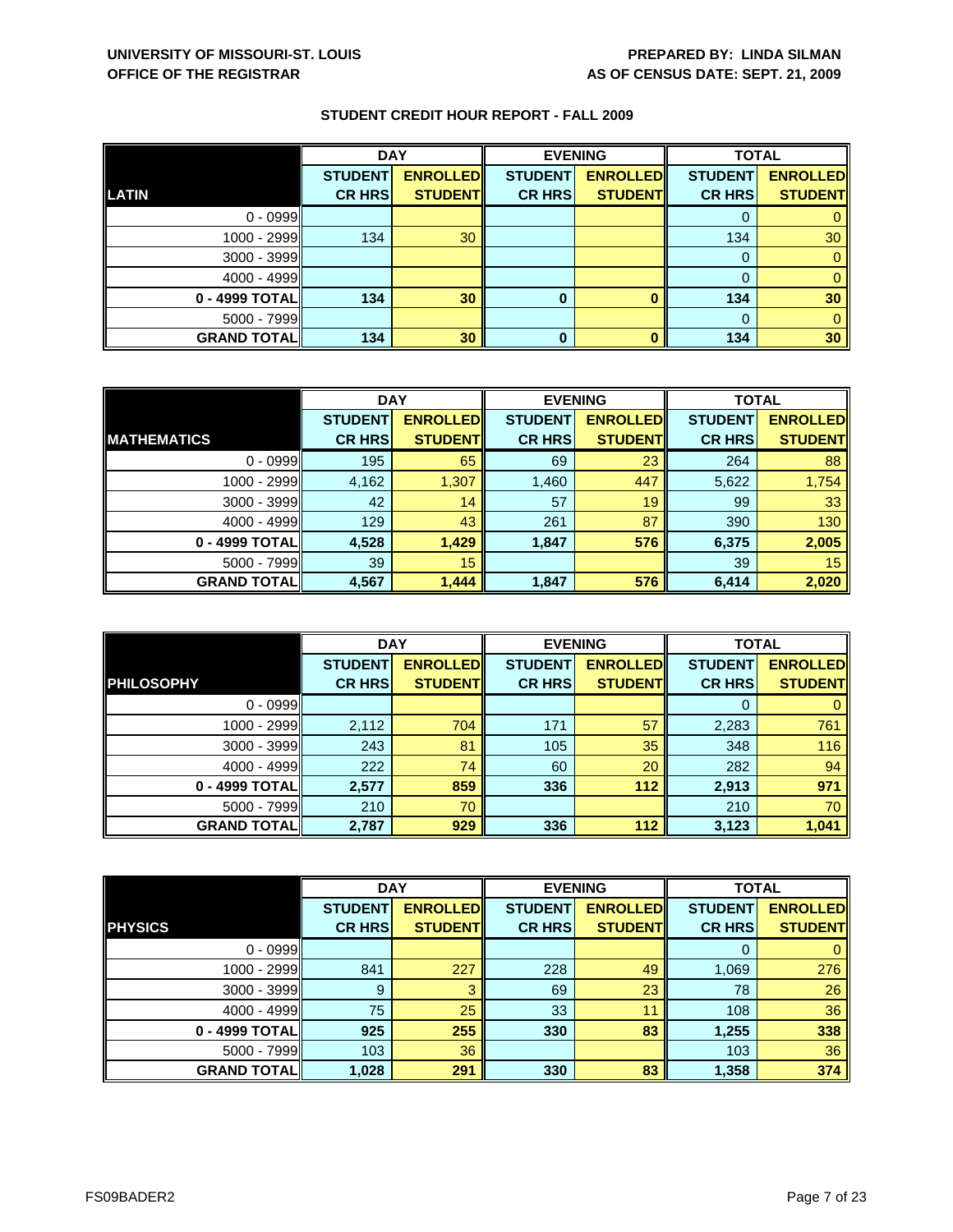|                          | <b>DAY</b>     |                 |                | <b>EVENING</b>  |                | <b>TOTAL</b>    |  |
|--------------------------|----------------|-----------------|----------------|-----------------|----------------|-----------------|--|
|                          | <b>STUDENT</b> | <b>ENROLLED</b> | <b>STUDENT</b> | <b>ENROLLED</b> | <b>STUDENT</b> | <b>ENROLLED</b> |  |
| <b>POLITICAL SCIENCE</b> | <b>CR HRS</b>  | <b>STUDENT</b>  | <b>CR HRS</b>  | <b>STUDENT</b>  | <b>CR HRS</b>  | <b>STUDENT</b>  |  |
| $0 - 0999$               |                |                 |                |                 |                |                 |  |
| 1000 - 2999              | 1,293          | 431             | 249            | 83              | 1,542          | 514             |  |
| $3000 - 3999$            | 346            | 116             | 69             | 23              | 415            | 139             |  |
| $4000 - 4999$            | 101            | 55              | 60             | 20              | 161            | 75              |  |
| 0 - 4999 TOTAL           | 1,740          | 602             | 378            | 126             | 2,118          | 728             |  |
| $5000 - 7999$            | 236            | 89              |                |                 | 236            | 89              |  |
| <b>GRAND TOTAL</b>       | 1,976          | 691             | 378            | 126             | 2,354          | 817             |  |

|                    | <b>DAY</b>     |                 | <b>EVENING</b> |                 | <b>TOTAL</b>   |                 |
|--------------------|----------------|-----------------|----------------|-----------------|----------------|-----------------|
|                    | <b>STUDENT</b> | <b>ENROLLED</b> | <b>STUDENT</b> | <b>ENROLLED</b> | <b>STUDENT</b> | <b>ENROLLED</b> |
| <b>PSYCHOLOGY</b>  | <b>CR HRS</b>  | <b>STUDENT</b>  | <b>CR HRS</b>  | <b>STUDENT</b>  | <b>CR HRS</b>  | <b>STUDENT</b>  |
| $0 - 0999$         |                |                 |                |                 |                |                 |
| $1000 - 2999$      | 4,288          | 1,485           | 629            | 197             | 4,917          | 1,682           |
| $3000 - 3999$      | 513            | 176             | 4              | ◠               | 517            | 178             |
| $4000 - 4999$      | 596            | 217             |                |                 | 596            | 217             |
| 0 - 4999 TOTAL     | 5,397          | 1,878           | 633            | 199             | 6,030          | 2,077           |
| $5000 - 7999$      | 481            | 223             |                |                 | 481            | 223             |
| <b>GRAND TOTAL</b> | 5,878          | 2,101           | 633            | 199             | 6,511          | 2,300           |

|                     | <b>DAY</b>     |                 |                | <b>EVENING</b>  | <b>TOTAL</b>   |                 |
|---------------------|----------------|-----------------|----------------|-----------------|----------------|-----------------|
| <b>SCHOOL OF</b>    | <b>STUDENT</b> | <b>ENROLLED</b> | <b>STUDENT</b> | <b>ENROLLED</b> | <b>STUDENT</b> | <b>ENROLLED</b> |
| <b>SOCIAL WORK</b>  | <b>CR HRS</b>  | <b>STUDENT</b>  | <b>CR HRS</b>  | <b>STUDENT</b>  | <b>CR HRS</b>  | <b>STUDENT</b>  |
| $0 - 0999$          |                |                 |                |                 | O              |                 |
| 1000 - 2999         | 254            | 104             | 146            | 62              | 400            | 166             |
| $3000 - 3999$       | 456            | 152             | 222            | 74              | 678            | 226             |
| $4000 - 4999$       | 471            | 181             | 108            | 36              | 579            | 217             |
| 0 - 4999 TOTAL      | 1,181          | 437             | 476            | 172             | 1,657          | 609             |
| $5000 - 7999$       | 879            | 292             |                |                 | 879            | 292             |
| <b>GRAND TOTALI</b> | 2,060          | 729             | 476            | 172             | 2,536          | 901             |

|                    | <b>DAY</b>     |                 | <b>EVENING</b> |                 | <b>TOTAL</b>   |                 |
|--------------------|----------------|-----------------|----------------|-----------------|----------------|-----------------|
|                    | <b>STUDENT</b> | <b>ENROLLED</b> | <b>STUDENT</b> | <b>ENROLLED</b> | <b>STUDENT</b> | <b>ENROLLED</b> |
| <b>SOCIOLOGY</b>   | <b>CR HRS</b>  | <b>STUDENT</b>  | <b>CR HRS</b>  | <b>STUDENT</b>  | <b>CR HRS</b>  | <b>STUDENT</b>  |
| $0 - 0999$         |                |                 |                |                 | 0              | $\mathbf{0}$    |
| 1000 - 2999        | 879            | 293             | 39             | 13              | 918            | 306             |
| 3000 - 3999        | 423            | 141             | 81             | 27              | 504            | 168             |
| $4000 - 4999$      | 204            | 68              | 48             | 16              | 252            | 84              |
| 0 - 4999 TOTAL     | 1,506          | 502             | 168            | 56              | 1,674          | 558             |
| $5000 - 7999$      | 10             |                 |                |                 | 10             | 3               |
| <b>GRAND TOTAL</b> | 1,516          | 505             | 168            | 56              | 1,684          | 561             |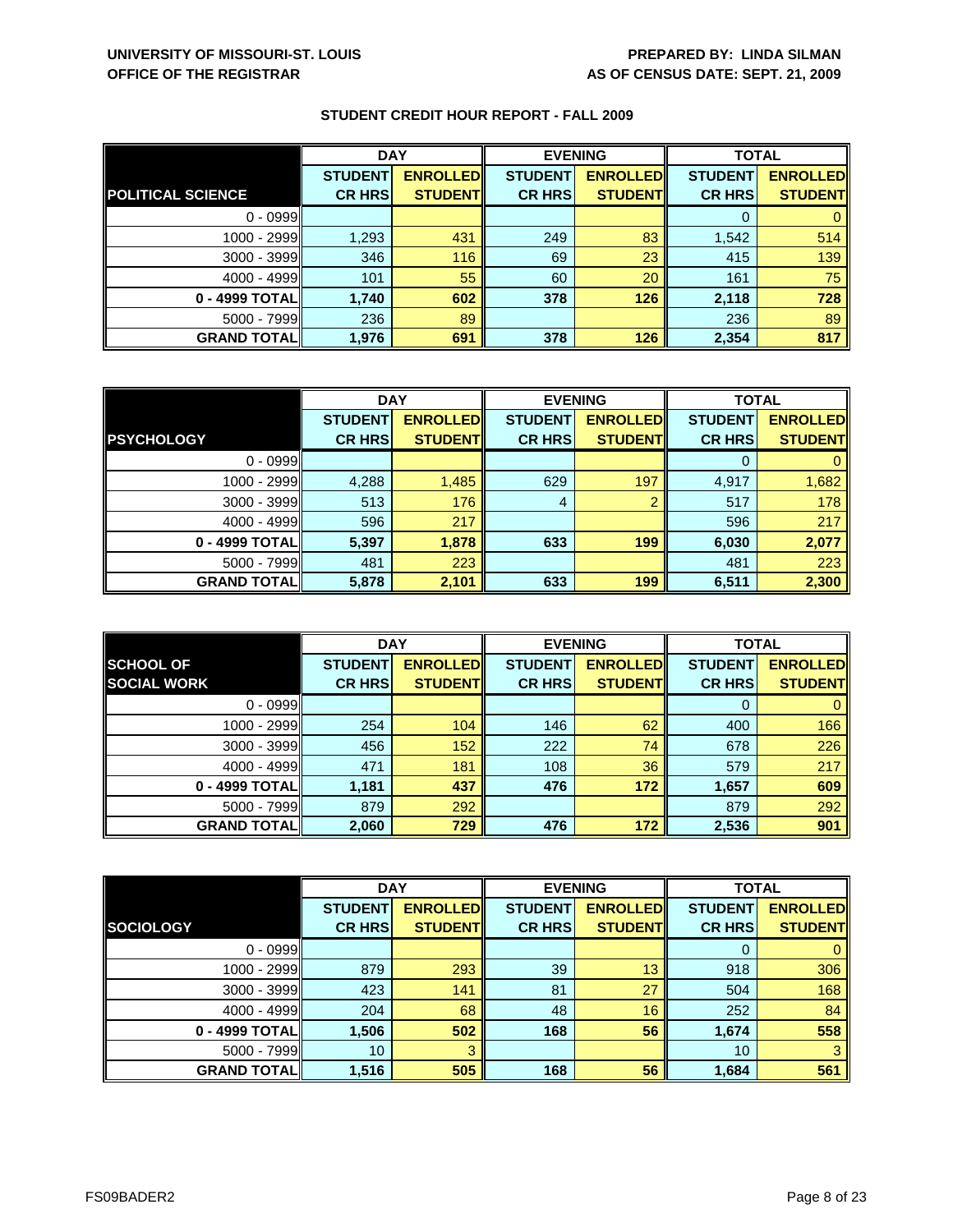|                    | <b>DAY</b>     |                 |                | <b>EVENING</b>  | <b>TOTAL</b>   |                 |
|--------------------|----------------|-----------------|----------------|-----------------|----------------|-----------------|
|                    | <b>STUDENT</b> | <b>ENROLLED</b> | <b>STUDENT</b> | <b>ENROLLED</b> | <b>STUDENT</b> | <b>ENROLLED</b> |
| <b>SPANISH</b>     | <b>CR HRS</b>  | <b>STUDENT</b>  | <b>CR HRS</b>  | <b>STUDENT</b>  | <b>CR HRS</b>  | <b>STUDENT</b>  |
| $0 - 0999$         |                |                 |                |                 | 0              | $\mathbf{0}$    |
| 1000 - 2999        | 1,292          | 316             | 369            | 81              | 1,661          | 397             |
| 3000 - 3999        | 168            | 56              |                |                 | 168            | 56              |
| $4000 - 4999$      | 84             | 28              |                |                 | 84             | 28              |
| 0 - 4999 TOTAL     | 1,544          | 400             | 369            | 81              | 1,913          | 481             |
| 5000 - 7999        | 48             | 16              |                |                 | 48             | 16              |
| <b>GRAND TOTAL</b> | 1,592          | 416             | 369            | 81              | 1,961          | 497             |

|                             | <b>DAY</b>     |                 | <b>EVENING</b> |                 | <b>TOTAL</b>   |                 |
|-----------------------------|----------------|-----------------|----------------|-----------------|----------------|-----------------|
| <b>WOMEN'S &amp; GENDER</b> | <b>STUDENT</b> | <b>ENROLLED</b> | <b>STUDENT</b> | <b>ENROLLED</b> | <b>STUDENT</b> | <b>ENROLLED</b> |
| <b>STUDIES</b>              | <b>CR HRS</b>  | <b>STUDENT</b>  | <b>CR HRS</b>  | <b>STUDENT</b>  | <b>CR HRS</b>  | <b>STUDENT</b>  |
| $0 - 0999$                  |                |                 |                |                 |                |                 |
| 1000 - 2999                 | 153            | 51              |                |                 | 153            | 51              |
| $3000 - 3999$               | 51             | 17              |                |                 | 51             |                 |
| $4000 - 4999$               | 44             | 15              |                |                 | 44             | 15              |
| 0 - 4999 TOTAL              | 248            | 83              | 0              |                 | 248            | 83              |
| $5000 - 7999$               | 33             | 11              |                |                 | 33             |                 |
| <b>GRAND TOTAL</b>          | 281            | 94              | <sup>0</sup>   |                 | 281            | 94              |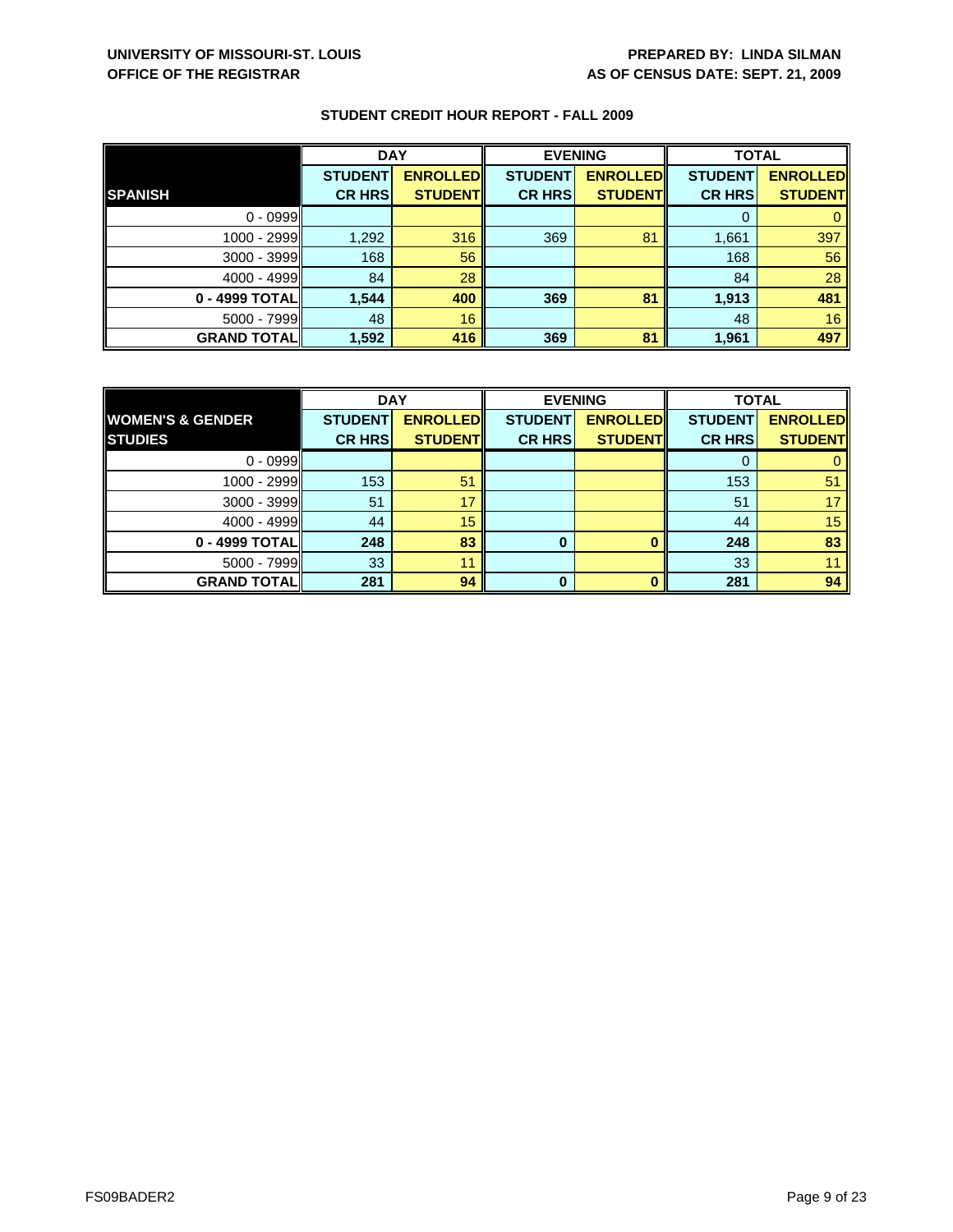|                      | <b>DAY</b>     |                 | <b>EVENING</b> |                 | <b>TOTAL</b>   |                 |
|----------------------|----------------|-----------------|----------------|-----------------|----------------|-----------------|
|                      | <b>STUDENT</b> | <b>ENROLLED</b> | <b>STUDENT</b> | <b>ENROLLED</b> | <b>STUDENT</b> | <b>ENROLLED</b> |
| <b>APPLIED MUSIC</b> | <b>CR HRS</b>  | <b>STUDENT</b>  | <b>CR HRS</b>  | <b>STUDENT</b>  | <b>CR HRS</b>  | <b>STUDENT</b>  |
| $0 - 0999$           |                |                 |                |                 |                |                 |
| 1000 - 2999          | 91             | 91              |                |                 | 91             | 91              |
| $3000 - 3999$        | 26             | 26              |                |                 | 26             | 26              |
| $4000 - 4999$        | 48             | 24              |                |                 | 48             | 24              |
| 0 - 4999 TOTAL       | 165            | 141             | 0              |                 | 165            | 141             |
| $5000 - 7999$        |                |                 |                |                 | $\Omega$       |                 |
| <b>GRAND TOTAL</b>   | 165            | 141             | 0              |                 | 165            | 141             |

|                      | <b>DAY</b>     |                 |                | <b>EVENING</b>  |                | <b>TOTAL</b>    |  |
|----------------------|----------------|-----------------|----------------|-----------------|----------------|-----------------|--|
|                      | <b>STUDENT</b> | <b>ENROLLED</b> | <b>STUDENT</b> | <b>ENROLLED</b> | <b>STUDENT</b> | <b>ENROLLED</b> |  |
| <b>ART EDUCATION</b> | <b>CR HRS</b>  | <b>STUDENT</b>  | <b>CR HRS</b>  | <b>STUDENT</b>  | <b>CR HRS</b>  | <b>STUDENT</b>  |  |
| $0 - 0999$           |                |                 |                |                 |                |                 |  |
| 1000 - 2999          | 150            | 50              |                |                 | 150            | 50              |  |
| $3000 - 3999$        |                |                 |                |                 | O              |                 |  |
| $4000 - 4999$        | 21             |                 |                |                 | 21             |                 |  |
| 0 - 4999 TOTAL       | 171            | 57              | 0              | O               | 171            | 57              |  |
| $5000 - 7999$        | 36             | 12              |                |                 | 36             | 12 <sup>2</sup> |  |
| <b>GRAND TOTAL</b>   | 207            | 69              | ŋ              | n               | 207            | 69              |  |

|                    | <b>DAY</b>                      |                                    | <b>EVENING</b>                  |                                   | <b>TOTAL</b>                    |                                   |
|--------------------|---------------------------------|------------------------------------|---------------------------------|-----------------------------------|---------------------------------|-----------------------------------|
| <b>ART HISTORY</b> | <b>STUDENT</b><br><b>CR HRS</b> | <b>ENROLLED</b><br><b>STUDENTI</b> | <b>STUDENT</b><br><b>CR HRS</b> | <b>ENROLLED</b><br><b>STUDENT</b> | <b>STUDENT</b><br><b>CR HRS</b> | <b>ENROLLED</b><br><b>STUDENT</b> |
|                    |                                 |                                    |                                 |                                   |                                 |                                   |
| $0 - 0999$         |                                 |                                    |                                 |                                   | O                               |                                   |
| 1000 - 2999        | 1,095                           | 365                                | 354                             | 118                               | 1,449                           | 483                               |
| $3000 - 3999$      | 279                             | 94                                 |                                 |                                   | 279                             | 94                                |
| $4000 - 4999$      | 24                              | 8                                  |                                 |                                   | 24                              | 8                                 |
| 0 - 4999 TOTALI    | 1,398                           | 467                                | 354                             | 118                               | 1,752                           | 585                               |
| $5000 - 7999$      |                                 |                                    |                                 |                                   | $\Omega$                        | 0                                 |
| <b>GRAND TOTAL</b> | 1,398                           | 467                                | 354                             | 118                               | 1,752                           | 585                               |

|                      | <b>DAY</b>     |                 | <b>EVENING</b> |                 | <b>TOTAL</b>   |                 |
|----------------------|----------------|-----------------|----------------|-----------------|----------------|-----------------|
|                      | <b>STUDENT</b> | <b>ENROLLED</b> | <b>STUDENT</b> | <b>ENROLLED</b> | <b>STUDENT</b> | <b>ENROLLED</b> |
| <b>COMMUNICATION</b> | <b>CR HRS</b>  | <b>STUDENT</b>  | <b>CR HRS</b>  | <b>STUDENT</b>  | <b>CR HRS</b>  | <b>STUDENT</b>  |
| $0 - 0999$           |                |                 |                |                 | O              | 0               |
| 1000 - 2999          | 2,513          | 839             | 78             | 26              | 2,591          | 865             |
| $3000 - 3999$        | 1,002          | 334             |                |                 | 1,002          | 334             |
| $4000 - 4999$        | 260            | 83              |                |                 | 260            | 83              |
| 0 - 4999 TOTAL       | 3,775          | 1,256           | 78             | 26              | 3,853          | 1,282           |
| $5000 - 7999$        | 132            | 43              |                |                 | 132            | 43              |
| <b>GRAND TOTAL</b>   | 3,907          | 1,299           | 78             | 26              | 3,985          | 1,325           |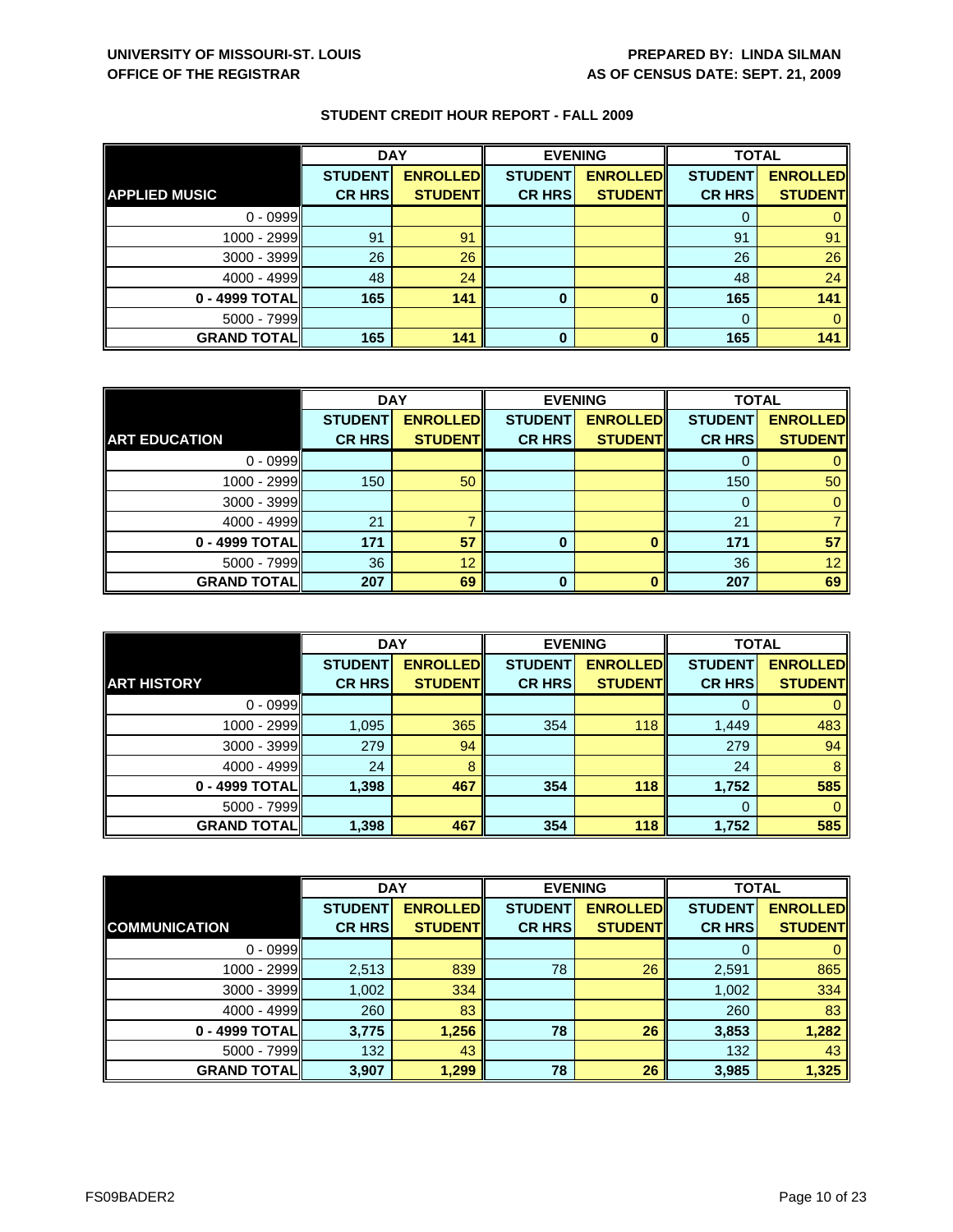|                    | <b>DAY</b>     |                 | <b>EVENING</b> |                 | <b>TOTAL</b>   |                 |
|--------------------|----------------|-----------------|----------------|-----------------|----------------|-----------------|
| <b>ENSEMBLE</b>    | <b>STUDENT</b> | <b>ENROLLED</b> | <b>STUDENT</b> | <b>ENROLLED</b> | <b>STUDENT</b> | <b>ENROLLED</b> |
| <b>PERFORMANCE</b> | <b>CR HRS</b>  | <b>STUDENT</b>  | <b>CR HRS</b>  | <b>STUDENT</b>  | <b>CR HRS</b>  | <b>STUDENT</b>  |
| $0 - 0999$         |                |                 |                |                 |                |                 |
| $1000 - 2999$      | 255            | 255             | 19             | 19              | 274            | 274             |
| $3000 - 3999$      |                |                 |                |                 |                |                 |
| $4000 - 4999$      | 6              |                 |                |                 | 6              | 6               |
| 0 - 4999 TOTAL     | 261            | 261             | 19             | 19              | 280            | 280             |
| $5000 - 7999$      |                |                 |                |                 |                |                 |
| <b>GRAND TOTAL</b> | 261            | 261             | 19             | 19              | 280            | 280             |

|                      | <b>DAY</b>     |                 |                | <b>EVENING</b>  | <b>TOTAL</b>   |                 |
|----------------------|----------------|-----------------|----------------|-----------------|----------------|-----------------|
|                      | <b>STUDENT</b> | <b>ENROLLED</b> | <b>STUDENT</b> | <b>ENROLLED</b> | <b>STUDENT</b> | <b>ENROLLED</b> |
| <b>MEDIA STUDIES</b> | <b>CR HRS</b>  | <b>STUDENT</b>  | <b>CR HRS</b>  | <b>STUDENT</b>  | <b>CR HRS</b>  | <b>STUDENT</b>  |
| $0 - 0999$           |                |                 |                |                 |                |                 |
| $1000 - 2999$        | 1,692          | 564             |                |                 | 1,692          | 564             |
| 3000 - 3999          | 199            | 62              |                |                 | 199            | 62              |
| $4000 - 4999$        | 45             | 14              |                |                 | 45             | 14              |
| 0 - 4999 TOTAL       | 1,936          | 640             | 0              |                 | 1,936          | 640             |
| $5000 - 7999$        |                |                 |                |                 | 0              |                 |
| <b>GRAND TOTAL</b>   | 1,936          | 640             | $\Omega$       |                 | 1,936          | 640             |

|                        | <b>DAY</b>                      |                                   |                                 | <b>EVENING</b>                    | <b>TOTAL</b>                    |                                   |
|------------------------|---------------------------------|-----------------------------------|---------------------------------|-----------------------------------|---------------------------------|-----------------------------------|
| <b>MUSIC EDUCATION</b> | <b>STUDENT</b><br><b>CR HRS</b> | <b>ENROLLED</b><br><b>STUDENT</b> | <b>STUDENT</b><br><b>CR HRS</b> | <b>ENROLLED</b><br><b>STUDENT</b> | <b>STUDENT</b><br><b>CR HRS</b> | <b>ENROLLED</b><br><b>STUDENT</b> |
| $0 - 0999$             |                                 |                                   |                                 |                                   | O                               |                                   |
|                        |                                 |                                   |                                 |                                   |                                 |                                   |
| 1000 - 2999            |                                 |                                   |                                 |                                   |                                 | 0                                 |
| 3000 - 3999            | 170                             | 59                                | 42                              | 14                                | 212                             | 73                                |
| $4000 - 4999$          |                                 |                                   |                                 |                                   | 0                               | 0                                 |
| 0 - 4999 TOTAL         | 170                             | 59                                | 42                              | 14                                | 212                             | 73                                |
| $5000 - 7999$          | 70                              | 24                                |                                 |                                   | 70                              | 24                                |
| <b>GRAND TOTALI</b>    | 240                             | 83                                | 42                              | 14                                | 282                             | 97                                |

|                       | <b>DAY</b>     |                 |                | <b>EVENING</b>  | <b>TOTAL</b>   |                 |
|-----------------------|----------------|-----------------|----------------|-----------------|----------------|-----------------|
|                       | <b>STUDENT</b> | <b>ENROLLED</b> | <b>STUDENT</b> | <b>ENROLLED</b> | <b>STUDENT</b> | <b>ENROLLED</b> |
| <b>IMUSIC HISTORY</b> | <b>CR HRS</b>  | <b>STUDENT</b>  | <b>CR HRS</b>  | <b>STUDENT</b>  | <b>CR HRS</b>  | <b>STUDENT</b>  |
| $0 - 0999$            |                |                 |                |                 | O              | 0               |
| 1000 - 2999           | 900            | 300             |                |                 | 900            | 300             |
| $3000 - 3999$         |                |                 |                |                 | 0              | $\mathbf{0}$    |
| $4000 - 4999$         | 71             | 24              |                |                 | 71             | 24              |
| 0 - 4999 TOTAL        | 971            | 324             | $\bf{0}$       |                 | 971            | 324             |
| $5000 - 7999$         |                |                 |                |                 | $\Omega$       | $\Omega$        |
| <b>GRAND TOTAL</b>    | 971            | 324             | $\bf{0}$       | ŋ               | 971            | 324             |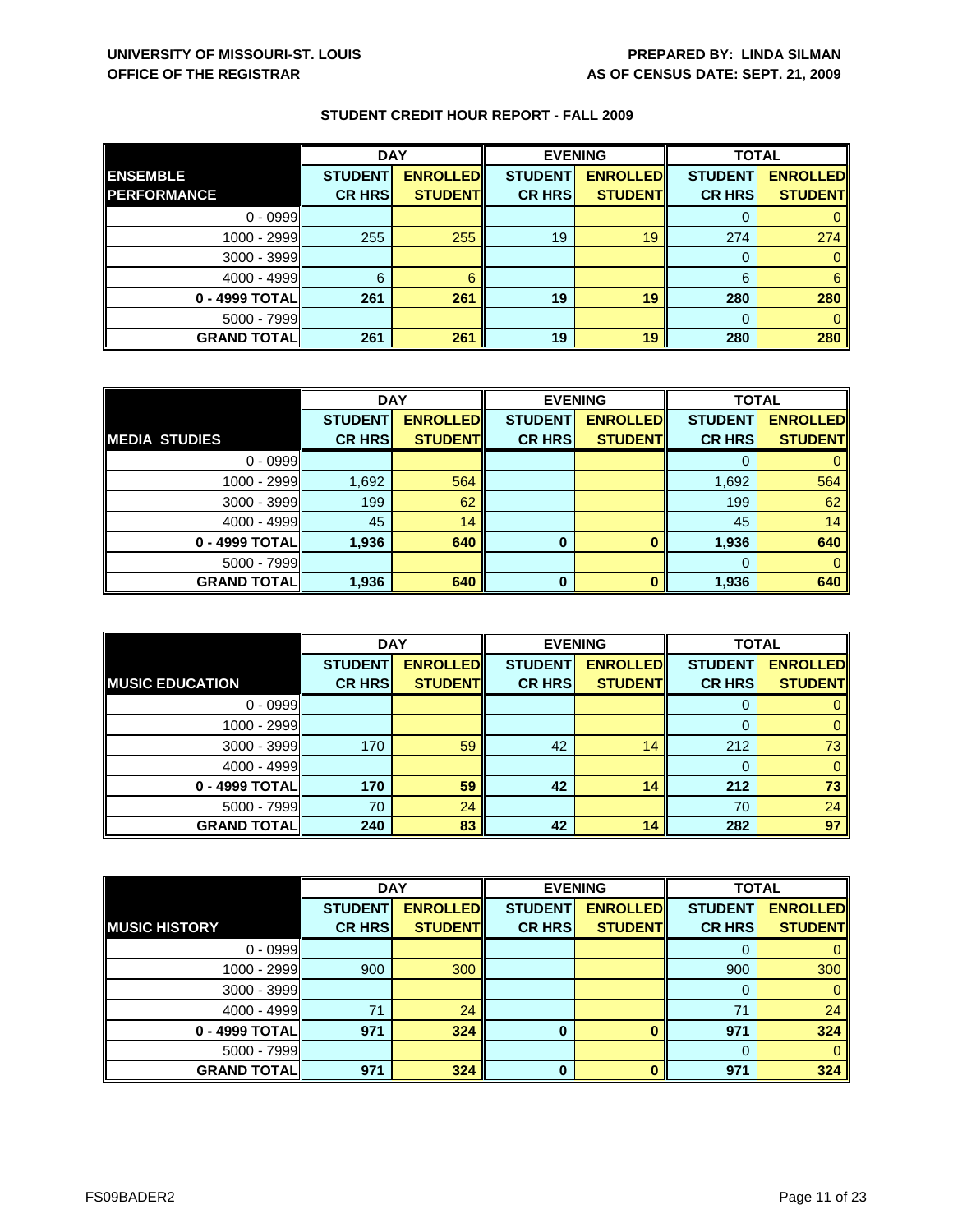|                    | <b>DAY</b>     |                 | <b>EVENING</b> |                 | <b>TOTAL</b>   |                 |
|--------------------|----------------|-----------------|----------------|-----------------|----------------|-----------------|
|                    | <b>STUDENT</b> | <b>ENROLLED</b> | <b>STUDENT</b> | <b>ENROLLED</b> | <b>STUDENT</b> | <b>ENROLLED</b> |
| <b>PEDAGOGY</b>    | <b>CR HRS</b>  | <b>STUDENT</b>  | <b>CR HRS</b>  | <b>STUDENT</b>  | <b>CR HRS</b>  | <b>STUDENT</b>  |
| $0 - 0999$         |                |                 |                |                 |                |                 |
| 1000 - 2999        | 38             | 19              |                |                 | 38             | 19 <sub>1</sub> |
| 3000 - 3999        |                |                 |                |                 |                |                 |
| $4000 - 4999$      |                |                 |                |                 |                |                 |
| 0 - 4999 TOTAL     | 38             | 19              | 0              |                 | 38             | 19              |
| $5000 - 7999$      |                |                 |                |                 |                |                 |
| <b>GRAND TOTAL</b> | 38             | 19              | 0              |                 | 38             | 19              |

|                    | <b>DAY</b>     |                 |                | <b>EVENING</b>  | <b>TOTAL</b>   |                 |
|--------------------|----------------|-----------------|----------------|-----------------|----------------|-----------------|
|                    | <b>STUDENT</b> | <b>ENROLLED</b> | <b>STUDENT</b> | <b>ENROLLED</b> | <b>STUDENT</b> | <b>ENROLLED</b> |
| <b>PRACTICUM</b>   | <b>CR HRS</b>  | <b>STUDENT</b>  | <b>CR HRS</b>  | <b>STUDENT</b>  | <b>CR HRS</b>  | <b>STUDENT</b>  |
| $0 - 0999$         |                |                 |                |                 |                |                 |
| 1000 - 2999        | 73             | 73              |                |                 | 73             | 73              |
| $3000 - 3999$      | 68             | 42              |                |                 | 68             | 42              |
| $4000 - 4999$      | 5              |                 |                |                 | 5              |                 |
| 0 - 4999 TOTAL     | 146            | 117             | 0              | O               | 146            | 117             |
| $5000 - 7999$      |                |                 |                |                 | $\Omega$       |                 |
| <b>GRAND TOTAL</b> | 146            | 117             | ŋ              | n               | 146            | 117             |

|                     | <b>DAY</b>     |                 | <b>EVENING</b> |                 | <b>TOTAL</b>   |                 |
|---------------------|----------------|-----------------|----------------|-----------------|----------------|-----------------|
|                     | <b>STUDENT</b> | <b>ENROLLED</b> | <b>STUDENT</b> | <b>ENROLLED</b> | <b>STUDENT</b> | <b>ENROLLED</b> |
| <b>STUDIO ART</b>   | <b>CR HRS</b>  | <b>STUDENT</b>  | <b>CR HRS</b>  | <b>STUDENT</b>  | <b>CR HRS</b>  | <b>STUDENT</b>  |
| $0 - 0999$          |                |                 |                |                 | O              |                 |
| $1000 - 2999$       | 1,225          | 409             | 141            | 47              | 1,366          | 456             |
| $3000 - 3999$       | 315            | 105             | 42             | 14              | 357            | 119             |
| $4000 - 4999$       | 123            | 41              |                |                 | 123            | 41              |
| 0 - 4999 TOTAL      | 1,663          | 555             | 183            | 61              | 1,846          | 616             |
| $5000 - 7999$       |                |                 |                |                 | $\Omega$       | 0               |
| <b>GRAND TOTALI</b> | 1,663          | 555             | 183            | 61              | 1,846          | 616             |

|                    | <b>DAY</b>     |                 |                | <b>EVENING</b>  | <b>TOTAL</b>   |                 |
|--------------------|----------------|-----------------|----------------|-----------------|----------------|-----------------|
|                    | <b>STUDENT</b> | <b>ENROLLED</b> | <b>STUDENT</b> | <b>ENROLLED</b> | <b>STUDENT</b> | <b>ENROLLED</b> |
| <b>THEATRE</b>     | <b>CR HRS</b>  | <b>STUDENT</b>  | <b>CR HRS</b>  | <b>STUDENT</b>  | <b>CR HRS</b>  | <b>STUDENT</b>  |
| $0 - 0999$         |                |                 |                |                 |                |                 |
| $1000 - 2999$      |                |                 |                |                 |                | 0               |
| $3000 - 3999$      |                |                 |                |                 | O              | 0.              |
| $4000 - 4999$      |                |                 |                |                 |                |                 |
| $0 - 4999$ TOTAL   |                |                 |                |                 |                |                 |
| $5000 - 7999$      |                |                 |                |                 | 0              |                 |
| <b>GRAND TOTAL</b> |                |                 |                |                 | n              | o               |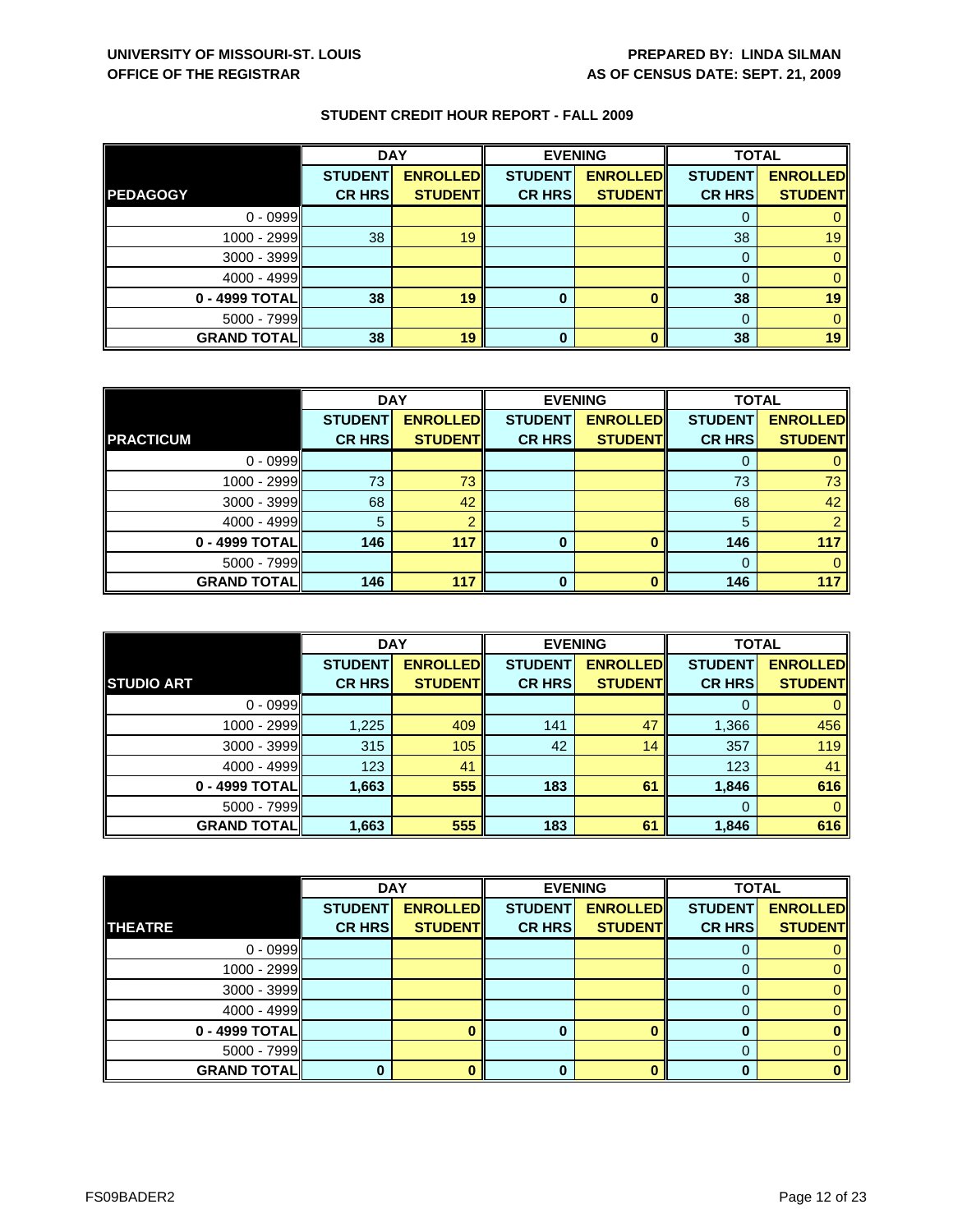|                          | <b>DAY</b>     |                 | <b>EVENING</b> |                 | <b>TOTAL</b>   |                 |
|--------------------------|----------------|-----------------|----------------|-----------------|----------------|-----------------|
|                          | <b>STUDENT</b> | <b>ENROLLED</b> | <b>STUDENT</b> | <b>ENROLLED</b> | <b>STUDENT</b> | <b>ENROLLED</b> |
| <b>THEATRE AND DANCE</b> | <b>CR HRS</b>  | <b>STUDENT</b>  | <b>CR HRS</b>  | <b>STUDENT</b>  | <b>CR HRS</b>  | <b>STUDENT</b>  |
| $0 - 0999$               |                |                 |                |                 |                |                 |
| 1000 - 2999              | 787            | 283             | 54             | 18              | 841            | 301             |
| $3000 - 3999$            | 72             | 28              |                |                 | 72             | 28              |
| $4000 - 4999$            | 23             | 9               |                |                 | 23             | 9               |
| 0 - 4999 TOTALI          | 882            | 320             | 54             | 18              | 936            | 338             |
| $5000 - 7999$            |                |                 |                |                 | $\Omega$       |                 |
| <b>GRAND TOTAL</b>       | 882            | 320             | 54             | 18              | 936            | 338             |

|                                 | <b>DAY</b>     |                 |                | <b>EVENING</b>  | <b>TOTAL</b>   |                 |
|---------------------------------|----------------|-----------------|----------------|-----------------|----------------|-----------------|
|                                 | <b>STUDENT</b> | <b>ENROLLED</b> | <b>STUDENT</b> | <b>ENROLLED</b> | <b>STUDENT</b> | <b>ENROLLED</b> |
| <b>THEORY &amp; COMPOSITION</b> | <b>CR HRS</b>  | <b>STUDENT</b>  | <b>CR HRS</b>  | <b>STUDENT</b>  | <b>CR HRS</b>  | <b>STUDENT</b>  |
| $0 - 0999$                      |                |                 |                |                 |                |                 |
| 1000 - 2999                     | 282            | 152             |                |                 | 282            | 152             |
| 3000 - 3999                     | 22             | 11              |                |                 | 22             |                 |
| $4000 - 4999$                   |                |                 |                |                 |                |                 |
| 0 - 4999 TOTAL                  | 304            | 163             | 0              |                 | 304            | 163             |
| $5000 - 7999$                   |                |                 |                |                 | 0              |                 |
| <b>GRAND TOTAL</b>              | 304            | 163             | <sup>0</sup>   |                 | 304            | 163             |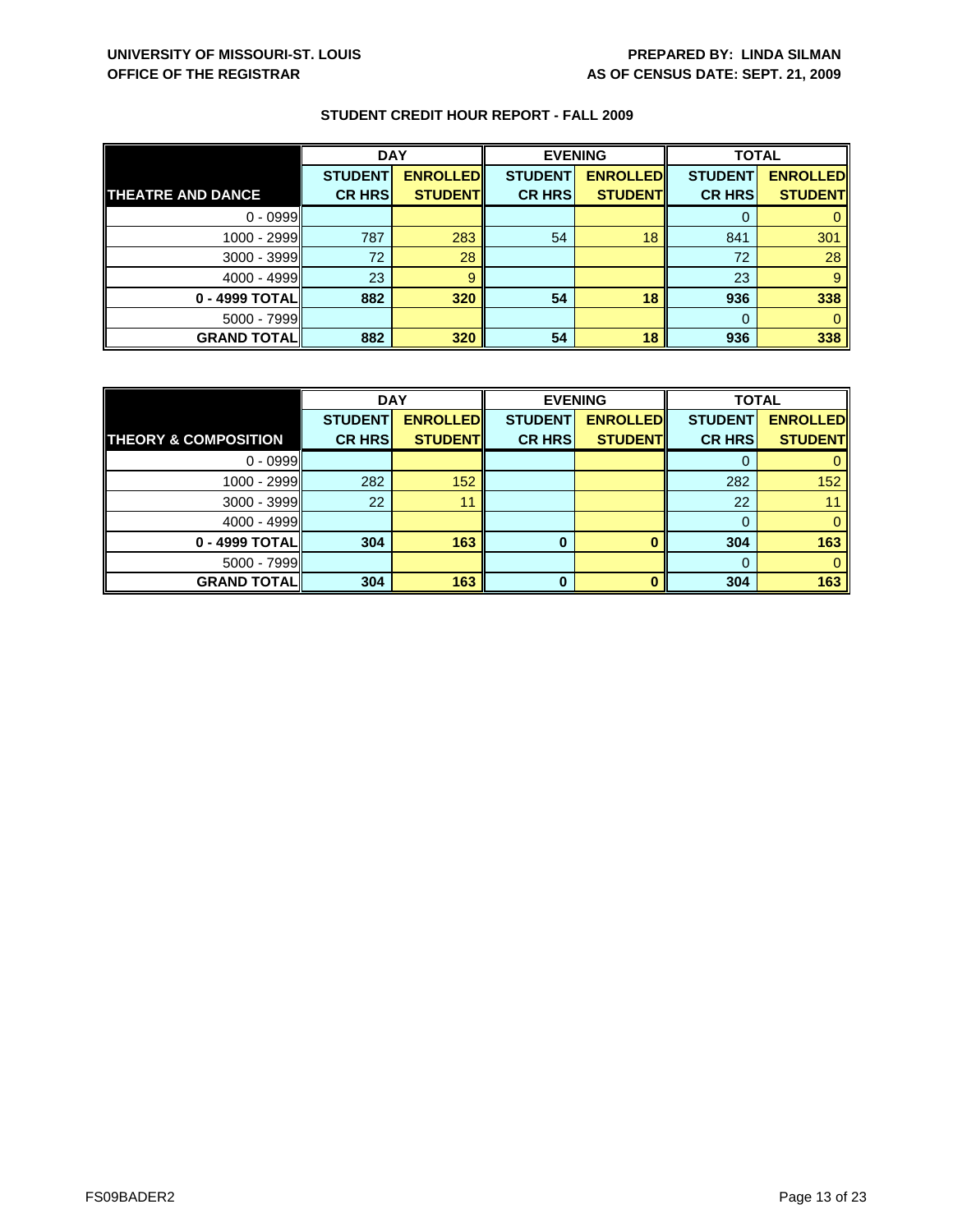|                     | <b>DAY</b>     |                 | <b>EVENING</b> |                 | <b>TOTAL</b>   |                 |
|---------------------|----------------|-----------------|----------------|-----------------|----------------|-----------------|
|                     | <b>STUDENT</b> | <b>ENROLLED</b> | <b>STUDENT</b> | <b>ENROLLED</b> | <b>STUDENT</b> | <b>ENROLLED</b> |
| <b>ACCOUNTING</b>   | <b>CR HRS</b>  | <b>STUDENTI</b> | <b>CR HRS</b>  | <b>STUDENT</b>  | <b>CR HRS</b>  | <b>STUDENT</b>  |
| $0 - 0999$          |                |                 |                |                 |                |                 |
| 1000 - 2999         | 1,221          | 407             | 291            | 97              | 1,512          | 504             |
| $3000 - 3999$       | 960            | 320             | 669            | 223             | 1,629          | 543             |
| $4000 - 4999$       | 48             | 16              | 366            | 122             | 414            | 138             |
| 0 - 4999 TOTAL      | 2,229          | 743             | 1,326          | 442             | 3,555          | 1,185           |
| $5000 - 7999$       | 621            | 207             |                |                 | 621            | 207             |
| <b>GRAND TOTALI</b> | 2,850          | 950             | 1,326          | 442             | 4,176          | 1,392           |

|                       | <b>DAY</b>     |                 | <b>EVENING</b> |                 | <b>TOTAL</b>   |                 |
|-----------------------|----------------|-----------------|----------------|-----------------|----------------|-----------------|
| <b>BUSINESS</b>       | <b>STUDENT</b> | <b>ENROLLED</b> | <b>STUDENT</b> | <b>ENROLLED</b> | <b>STUDENT</b> | <b>ENROLLED</b> |
| <b>ADMINISTRATION</b> | <b>CR HRS</b>  | <b>STUDENT</b>  | <b>CR HRS</b>  | <b>STUDENT</b>  | <b>CR HRS</b>  | <b>STUDENT</b>  |
| $0 - 0999$            |                |                 |                |                 |                |                 |
| 1000 - 2999           | 795            | 265             | 297            | 99              | 1,092          | 364             |
| $3000 - 3999$         | 12             | 4               | 231            | 77              | 243            | 81              |
| $4000 - 4999$         |                |                 |                |                 |                | 0               |
| 0 - 4999 TOTALI       | 807            | 269             | 528            | 176             | 1,335          | 445             |
| $5000 - 7999$         | 606            | 205             |                |                 | 606            | 205             |
| <b>GRAND TOTAL</b>    | 1,413          | 474             | 528            | 176             | 1,941          | 650             |

|                     | <b>DAY</b>                      |                                   |                                 | <b>EVENING</b>                    | <b>TOTAL</b>                    |                                   |
|---------------------|---------------------------------|-----------------------------------|---------------------------------|-----------------------------------|---------------------------------|-----------------------------------|
| <b>FINANCE</b>      | <b>STUDENT</b><br><b>CR HRS</b> | <b>ENROLLED</b><br><b>STUDENT</b> | <b>STUDENT</b><br><b>CR HRS</b> | <b>ENROLLED</b><br><b>STUDENT</b> | <b>STUDENT</b><br><b>CR HRS</b> | <b>ENROLLED</b><br><b>STUDENT</b> |
|                     |                                 |                                   |                                 |                                   |                                 |                                   |
| $0 - 0999$          |                                 |                                   |                                 |                                   | 0                               | $\mathbf{0}$                      |
| 1000 - 2999         | 51                              | 17                                |                                 |                                   | 51                              | 17                                |
| $3000 - 3999$       | 1,626                           | 550                               | 551                             | 189                               | 2,177                           | 739                               |
| $4000 - 4999$       |                                 |                                   |                                 |                                   | 0                               | $\mathbf{0}$                      |
| 0 - 4999 TOTAL      | 1,677                           | 567                               | 551                             | 189                               | 2,228                           | 756                               |
| $5000 - 7999$       | 447                             | 149                               |                                 |                                   | 447                             | 149                               |
| <b>GRAND TOTALI</b> | 2,124                           | 716                               | 551                             | 189                               | 2,675                           | 905                               |

|                    | <b>DAY</b>     |                 | <b>EVENING</b> |                 | <b>TOTAL</b>   |                 |
|--------------------|----------------|-----------------|----------------|-----------------|----------------|-----------------|
| <b>INFORMATION</b> | <b>STUDENT</b> | <b>ENROLLED</b> | <b>STUDENT</b> | <b>ENROLLED</b> | <b>STUDENT</b> | <b>ENROLLED</b> |
| <b>SYSTEMS</b>     | <b>CR HRS</b>  | <b>STUDENT</b>  | <b>CR HRS</b>  | <b>STUDENT</b>  | <b>CR HRS</b>  | <b>STUDENT</b>  |
| $0 - 0999$         |                |                 |                |                 | 0              | $\mathbf{0}$    |
| 1000 - 2999        | 1,491          | 497             | 477            | 159             | 1,968          | 656             |
| $3000 - 3999$      | 183            | 61              | 306            | 102             | 489            | 163             |
| $4000 - 4999$      |                |                 | 84             | 28              | 84             | 28              |
| 0 - 4999 TOTAL     | 1,674          | 558             | 867            | 289             | 2,541          | 847             |
| $5000 - 7999$      | 506            | 169             |                |                 | 506            | 169             |
| <b>GRAND TOTAL</b> | 2,180          | 727             | 867            | 289             | 3,047          | 1,016           |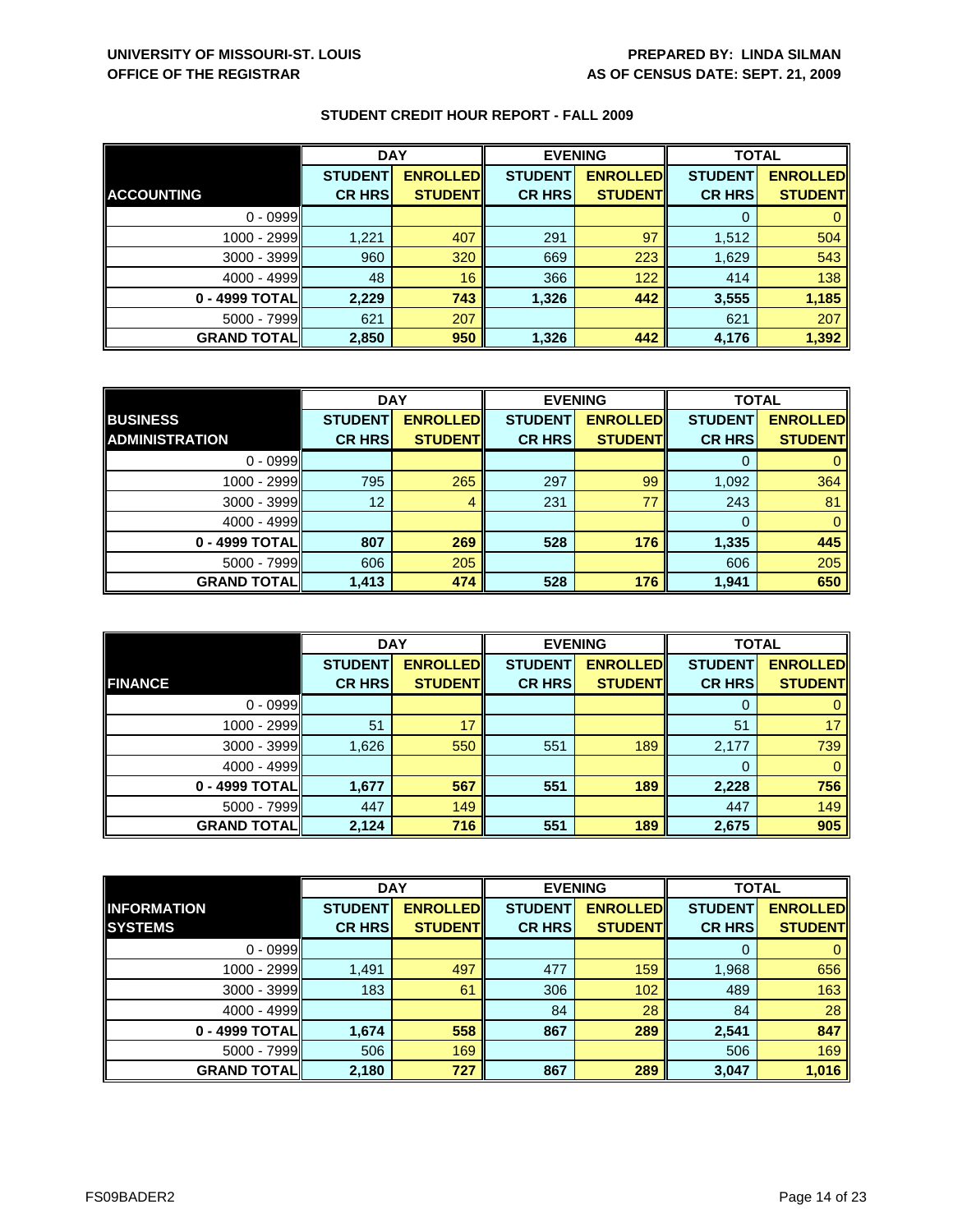| <b>LOGISTICS &amp;</b> | <b>DAY</b>     |                 | <b>EVENING</b> |                 | <b>TOTAL</b>   |                 |
|------------------------|----------------|-----------------|----------------|-----------------|----------------|-----------------|
| <b>OPERATIONS</b>      | <b>STUDENT</b> | <b>ENROLLED</b> | <b>STUDENT</b> | <b>ENROLLED</b> | <b>STUDENT</b> | <b>ENROLLED</b> |
| <b>IMANAGEMENT</b>     | <b>CR HRS</b>  | <b>STUDENT</b>  | <b>CR HRS</b>  | <b>STUDENT</b>  | <b>CR HRS</b>  | <b>STUDENT</b>  |
| $0 - 0999$             |                |                 |                |                 |                |                 |
| $1000 - 2999$          |                |                 |                |                 |                |                 |
| $3000 - 3999$          | 1,125          | 375             | 522            | 174             | 1,647          | 549             |
| $4000 - 4999$          | 69             | 23              | 84             | 28              | 153            | 51              |
| 0 - 4999 TOTAL         | 1,194          | 398             | 606            | 202             | 1,800          | 600             |
| $5000 - 7999$          | 372            | 124             |                |                 | 372            | 124             |
| <b>GRAND TOTALI</b>    | 1,566          | 522             | 606            | 202             | 2,172          | 724             |

|                    | <b>DAY</b>     |                 | <b>EVENING</b> |                 | <b>TOTAL</b>   |                 |
|--------------------|----------------|-----------------|----------------|-----------------|----------------|-----------------|
|                    | <b>STUDENT</b> | <b>ENROLLED</b> | <b>STUDENT</b> | <b>ENROLLED</b> | <b>STUDENT</b> | <b>ENROLLED</b> |
| <b>IMANAGEMENT</b> | <b>CR HRS</b>  | <b>STUDENT</b>  | <b>CR HRS</b>  | <b>STUDENT</b>  | <b>CR HRS</b>  | <b>STUDENT</b>  |
| $0 - 0999$         |                |                 |                |                 |                |                 |
| 1000 - 2999        |                |                 |                |                 |                |                 |
| $3000 - 3999$      | 1,808          | 603             | 657            | 219             | 2,465          | 822             |
| $4000 - 4999$      | 459            | 153             | 210            | 70              | 669            | 223             |
| 0 - 4999 TOTAL     | 2,267          | 756             | 867            | 289             | 3,134          | 1,045           |
| $5000 - 7999$      | 381            | 127             |                |                 | 381            | 127             |
| <b>GRAND TOTAL</b> | 2,648          | 883             | 867            | 289             | 3,515          | 1,172           |

|                                                 | <b>DAY</b>     |                 | <b>EVENING</b> |                 | <b>TOTAL</b>   |                 |
|-------------------------------------------------|----------------|-----------------|----------------|-----------------|----------------|-----------------|
| <b>MANAGEMENT</b><br><b>INFORMATION SYSTEMS</b> | <b>STUDENT</b> | <b>ENROLLED</b> | <b>STUDENT</b> | <b>ENROLLED</b> | <b>STUDENT</b> | <b>ENROLLED</b> |
|                                                 | <b>CR HRS</b>  | <b>STUDENT</b>  | <b>CR HRS</b>  | <b>STUDENT</b>  | <b>CR HRS</b>  | <b>STUDENT</b>  |
| $0 - 0999$                                      |                |                 |                |                 |                |                 |
| 1000 - 2999                                     |                |                 |                |                 |                |                 |
| $3000 - 3999$                                   |                |                 |                |                 |                |                 |
| $4000 - 4999$                                   |                |                 |                |                 |                |                 |
| 0 - 4999 TOTAL                                  |                |                 |                |                 |                |                 |
| $5000 - 7999$                                   |                |                 |                |                 |                |                 |
| <b>GRAND TOTALI</b>                             |                |                 | 0              |                 |                |                 |

|                    | <b>DAY</b>     |                 | <b>EVENING</b> |                 | <b>TOTAL</b>   |                 |
|--------------------|----------------|-----------------|----------------|-----------------|----------------|-----------------|
|                    | <b>STUDENT</b> | <b>ENROLLED</b> | <b>STUDENT</b> | <b>ENROLLED</b> | <b>STUDENT</b> | <b>ENROLLED</b> |
| <b>MARKETING</b>   | <b>CR HRS</b>  | <b>STUDENT</b>  | <b>CR HRS</b>  | <b>STUDENT</b>  | <b>CR HRS</b>  | <b>STUDENT</b>  |
| $0 - 0999$         |                |                 |                |                 | 0              | $\mathbf{0}$    |
| 1000 - 2999        |                |                 |                |                 | 0              | $\mathbf{0}$    |
| $3000 - 3999$      | 1,817          | 613             | 222            | 74              | 2,039          | 687             |
| $4000 - 4999$      | 102            | 34              | 66             | 22              | 168            | 56              |
| 0 - 4999 TOTAL     | 1,919          | 647             | 288            | 96              | 2,207          | 743             |
| $5000 - 7999$      | 261            | 87              |                |                 | 261            | 87              |
| <b>GRAND TOTAL</b> | 2,180          | 734             | 288            | 96              | 2,468          | 830             |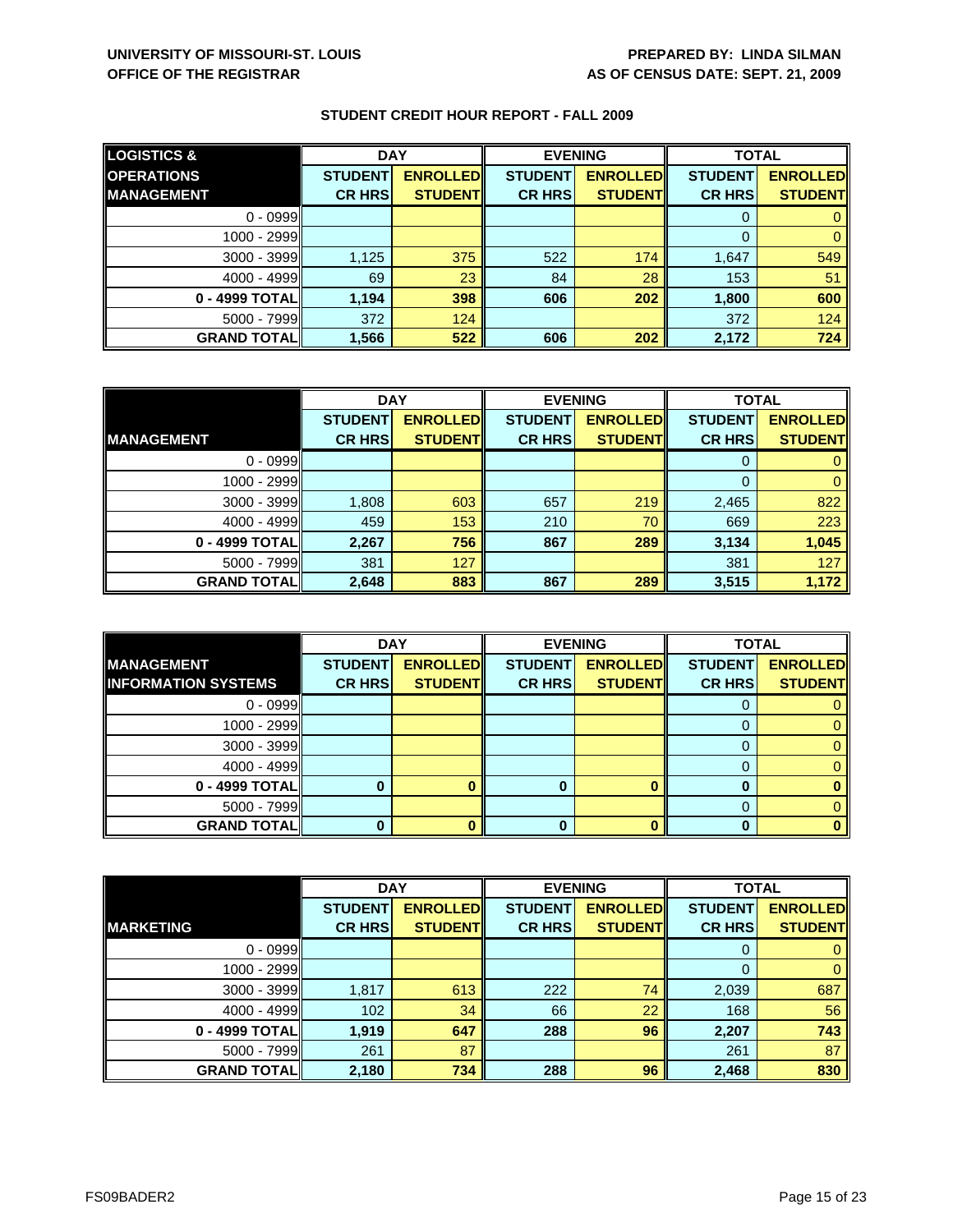|                    | <b>DAY</b>     |                 |                | <b>EVENING</b>  | <b>TOTAL</b>   |                 |
|--------------------|----------------|-----------------|----------------|-----------------|----------------|-----------------|
| <b>ADULT</b>       | <b>STUDENT</b> | <b>ENROLLED</b> | <b>STUDENT</b> | <b>ENROLLED</b> | <b>STUDENT</b> | <b>ENROLLED</b> |
| <b>EDUCATION</b>   | <b>CR HRS</b>  | <b>STUDENT</b>  | <b>CR HRS</b>  | <b>STUDENT</b>  | <b>CR HRS</b>  | <b>STUDENT</b>  |
| $0 - 0999$         |                |                 |                |                 |                |                 |
| $1000 - 2999$      |                |                 |                |                 |                |                 |
| $3000 - 3999$      |                |                 |                |                 |                |                 |
| $4000 - 4999$      |                |                 |                |                 |                |                 |
| 0 - 4999 TOTAL     |                |                 | 0              |                 |                |                 |
| $5000 - 7999$      | 120            | 39              |                |                 | 120            | 39              |
| <b>GRAND TOTAL</b> | 120            | 39              | 0              |                 | 120            | 39              |

|                    | <b>DAY</b>     |                 |                | <b>EVENING</b>  | <b>TOTAL</b>   |                 |
|--------------------|----------------|-----------------|----------------|-----------------|----------------|-----------------|
| <b>COUNSELOR</b>   | <b>STUDENT</b> | <b>ENROLLED</b> | <b>STUDENT</b> | <b>ENROLLED</b> | <b>STUDENT</b> | <b>ENROLLED</b> |
| <b>EDUCATION</b>   | <b>CR HRS</b>  | <b>STUDENT</b>  | <b>CR HRS</b>  | <b>STUDENT</b>  | <b>CR HRS</b>  | <b>STUDENT</b>  |
| $0 - 0999$         |                |                 |                |                 |                |                 |
| $1000 - 2999$      |                |                 |                |                 |                |                 |
| $3000 - 3999$      |                |                 |                |                 |                |                 |
| $4000 - 4999$      |                |                 |                |                 |                |                 |
| 0 - 4999 TOTAL     |                |                 | 0              |                 | 0              |                 |
| $5000 - 7999$      | 922            | 311             |                |                 | 922            | 311             |
| <b>GRAND TOTAL</b> | 922            | 311             | 0              |                 | 922            | 311             |

|                        | <b>DAY</b>     |                 |                | <b>EVENING</b>  | <b>TOTAL</b>   |                 |
|------------------------|----------------|-----------------|----------------|-----------------|----------------|-----------------|
| <b>EARLY CHILDHOOD</b> | <b>STUDENT</b> | <b>ENROLLED</b> | <b>STUDENT</b> | <b>ENROLLED</b> | <b>STUDENT</b> | <b>ENROLLED</b> |
| <b>EDUCATION</b>       | <b>CR HRS</b>  | <b>STUDENT</b>  | <b>CR HRS</b>  | <b>STUDENT</b>  | <b>CR HRS</b>  | <b>STUDENT</b>  |
| $0 - 0999$             |                |                 |                |                 | 0              | 0               |
| $1000 - 2999$          |                |                 |                |                 | 0              | $\mathbf{0}$    |
| $3000 - 3999$          | 143            | 55              | 24             | 12              | 167            | 67              |
| $4000 - 4999$          | 183            | 39              | 78             | 26              | 261            | 65              |
| 0 - 4999 TOTALI        | 326            | 94              | 102            | 38              | 428            | 132             |
| $5000 - 7999$          |                |                 |                |                 | 0              | $\mathbf{0}$    |
| <b>GRAND TOTALI</b>    | 326            | 94              | 102            | 38              | 428            | 132             |

|                    | <b>DAY</b>     |                 |                | <b>EVENING</b>  |                | <b>TOTAL</b>    |
|--------------------|----------------|-----------------|----------------|-----------------|----------------|-----------------|
|                    | <b>STUDENT</b> | <b>ENROLLED</b> | <b>STUDENT</b> | <b>ENROLLED</b> | <b>STUDENT</b> | <b>ENROLLED</b> |
| <b>EDUCATION</b>   | <b>CR HRS</b>  | <b>STUDENT</b>  | <b>CR HRS</b>  | <b>STUDENT</b>  | <b>CR HRS</b>  | <b>STUDENT</b>  |
| $0 - 0999$         |                |                 |                |                 |                | 0               |
| 1000 - 2999        | 37             | 9               |                |                 | 37             | 9               |
| 3000 - 3999        |                |                 |                |                 | 0              | $\mathbf{0}$    |
| $4000 - 4999$      |                |                 |                |                 |                | $\mathbf{0}$    |
| 0 - 4999 TOTAL     | 37             | 9               | $\bf{0}$       | $\bf{0}$        | 37             | 9               |
| $5000 - 7999$      | 413            | 159             |                |                 | 413            | 159             |
| <b>GRAND TOTAL</b> | 450            | 168             | $\bf{0}$       | $\mathbf{0}$    | 450            | 168             |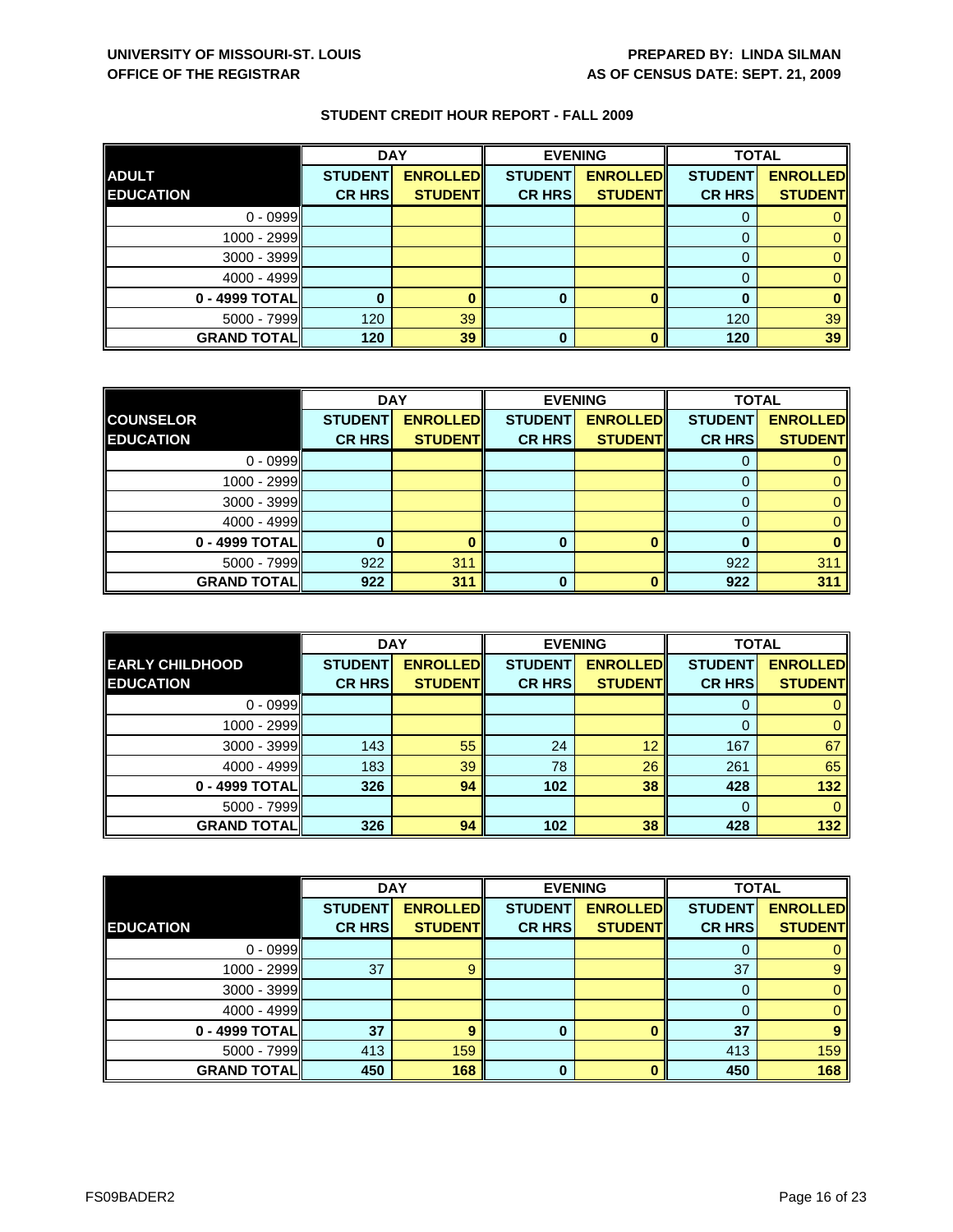|                       | <b>DAY</b>     |                 |                | <b>EVENING</b>  | <b>TOTAL</b>   |                 |
|-----------------------|----------------|-----------------|----------------|-----------------|----------------|-----------------|
| <b>EDUCATIONAL</b>    | <b>STUDENT</b> | <b>ENROLLED</b> | <b>STUDENT</b> | <b>ENROLLED</b> | <b>STUDENT</b> | <b>ENROLLED</b> |
| <b>ADMINISTRATION</b> | <b>CR HRS</b>  | <b>STUDENT</b>  | <b>CR HRS</b>  | <b>STUDENTI</b> | <b>CR HRS</b>  | <b>STUDENT</b>  |
| $0 - 0999$            |                |                 |                |                 |                |                 |
| 1000 - 2999           |                |                 |                |                 |                |                 |
| 3000 - 3999           |                |                 |                |                 |                |                 |
| $4000 - 4999$         |                |                 |                |                 |                |                 |
| 0 - 4999 TOTALI       |                |                 | Ω              |                 |                |                 |
| $5000 - 7999$         | 582            | 195             |                |                 | 582            | 195             |
| <b>GRAND TOTAL</b>    | 582            | 195             | 0              |                 | 582            | 195             |

|                    | <b>DAY</b>     |                 |                | <b>EVENING</b>  | <b>TOTAL</b>   |                 |
|--------------------|----------------|-----------------|----------------|-----------------|----------------|-----------------|
| <b>EDUCATIONAL</b> | <b>STUDENT</b> | <b>ENROLLED</b> | <b>STUDENT</b> | <b>ENROLLED</b> | <b>STUDENT</b> | <b>ENROLLED</b> |
| <b>FOUNDATIONS</b> | <b>CR HRS</b>  | <b>STUDENT</b>  | <b>CR HRS</b>  | <b>STUDENT</b>  | <b>CR HRS</b>  | <b>STUDENT</b>  |
| $0 - 0999$         |                |                 |                |                 |                |                 |
| $1000 - 2999$      |                |                 |                |                 |                |                 |
| 3000 - 3999        |                |                 |                |                 |                |                 |
| $4000 - 4999$      |                |                 |                |                 |                |                 |
| 0 - 4999 TOTAL     |                |                 | 0              |                 |                |                 |
| $5000 - 7999$      |                |                 |                |                 |                |                 |
| <b>GRAND TOTAL</b> |                |                 | U              |                 |                |                 |

|                    | <b>DAY</b>     |                 | <b>EVENING</b> |                 | <b>TOTAL</b>   |                 |
|--------------------|----------------|-----------------|----------------|-----------------|----------------|-----------------|
| <b>EDUCATIONAL</b> | <b>STUDENT</b> | <b>ENROLLED</b> | <b>STUDENT</b> | <b>ENROLLED</b> | <b>STUDENT</b> | <b>ENROLLED</b> |
| <b>PSYCHOLOGY</b>  | <b>CR HRS</b>  | <b>STUDENT</b>  | <b>CR HRS</b>  | <b>STUDENT</b>  | <b>CR HRS</b>  | <b>STUDENT</b>  |
| $0 - 0999$         |                |                 |                |                 |                |                 |
| $1000 - 2999$      | 18             | 6               | 3              |                 | 21             |                 |
| $3000 - 3999$      | 21             |                 | 6              |                 | 27             |                 |
| $4000 - 4999$      |                |                 |                |                 |                |                 |
| 0 - 4999 TOTALI    | 39             | 13              | 9              |                 | 48             | 16              |
| $5000 - 7999$      | 661            | 208             |                |                 | 661            | 208             |
| <b>GRAND TOTAL</b> | 700            | 221             | 9              |                 | 709            | 224             |

|                    | <b>DAY</b>     |                 |                | <b>EVENING</b>  | <b>TOTAL</b>   |                 |
|--------------------|----------------|-----------------|----------------|-----------------|----------------|-----------------|
| <b>EDUCATIONAL</b> | <b>STUDENT</b> | <b>ENROLLED</b> | <b>STUDENT</b> | <b>ENROLLED</b> | <b>STUDENT</b> | <b>ENROLLED</b> |
| <b>RESEARCH</b>    | <b>CR HRS</b>  | <b>STUDENT</b>  | <b>CR HRS</b>  | <b>STUDENT</b>  | <b>CR HRS</b>  | <b>STUDENT</b>  |
| $0 - 0999$         |                |                 |                |                 | U              | 0               |
| 1000 - 2999        |                |                 |                |                 | 0              | $\mathbf{0}$    |
| $3000 - 3999$      |                |                 |                |                 | $\Omega$       | $\mathbf{0}$    |
| $4000 - 4999$      |                |                 |                |                 | 0              | $\mathbf{0}$    |
| 0 - 4999 TOTAL     |                |                 | 0              |                 | 0              | $\bf{0}$        |
| $5000 - 7999$      | 576            | 192             |                |                 | 576            | 192             |
| <b>GRAND TOTAL</b> | 576            | 192             | $\bf{0}$       | n               | 576            | 192             |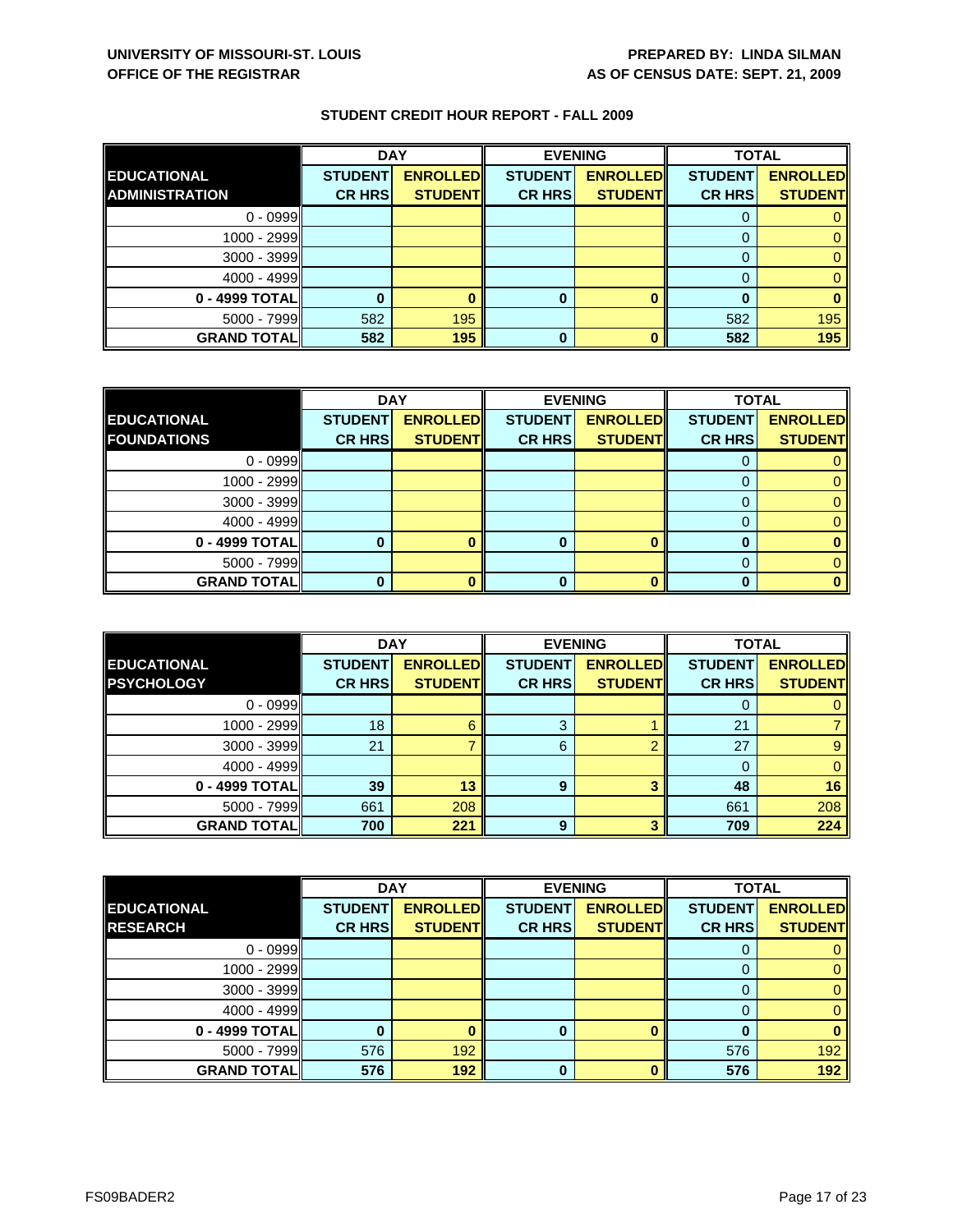|                    | <b>DAY</b>     |                 | <b>EVENING</b> |                 | <b>TOTAL</b>   |                 |
|--------------------|----------------|-----------------|----------------|-----------------|----------------|-----------------|
| <b>EDUCATIONAL</b> | <b>STUDENT</b> | <b>ENROLLED</b> | <b>STUDENT</b> | <b>ENROLLED</b> | <b>STUDENT</b> | <b>ENROLLED</b> |
| <b>TECHNOLOGY</b>  | <b>CR HRS</b>  | <b>STUDENT</b>  | <b>CR HRS</b>  | <b>STUDENT</b>  | <b>CR HRS</b>  | <b>STUDENT</b>  |
| $0 - 0999$         |                |                 |                |                 |                |                 |
| $1000 - 2999$      |                |                 |                |                 |                |                 |
| $3000 - 3999$      |                |                 |                |                 |                |                 |
| $4000 - 4999$      |                |                 |                |                 |                |                 |
| 0 - 4999 TOTAL     |                |                 | 0              |                 |                |                 |
| $5000 - 7999$      | 73             | 25              |                |                 | 73             | 25              |
| <b>GRAND TOTAL</b> | 73             | 25              | 0              |                 | 73             | 25              |

|                    | <b>DAY</b>     |                 | <b>EVENING</b> |                 | <b>TOTAL</b>   |                 |
|--------------------|----------------|-----------------|----------------|-----------------|----------------|-----------------|
| <b>ELEMENTARY</b>  | <b>STUDENT</b> | <b>ENROLLED</b> | <b>STUDENT</b> | <b>ENROLLED</b> | <b>STUDENT</b> | <b>ENROLLED</b> |
| <b>EDUCATION</b>   | <b>CR HRS</b>  | <b>STUDENT</b>  | <b>CR HRS</b>  | <b>STUDENT</b>  | <b>CR HRS</b>  | <b>STUDENT</b>  |
| $0 - 0999$         |                |                 |                |                 |                |                 |
| 1000 - 2999        | 39             | 13              |                |                 | 39             | 13              |
| $3000 - 3999$      | 258            | 86              | 162            | 54              | 420            | 140             |
| $4000 - 4999$      | 1,035          | 252             | 171            | 57              | 1,206          | 309             |
| 0 - 4999 TOTAL     | 1,332          | 351             | 333            | 111             | 1,665          | 462             |
| $5000 - 7999$      | 252            | 84              |                |                 | 252            | 84              |
| <b>GRAND TOTAL</b> | 1,584          | 435             | 333            | 111             | 1,917          | 546             |

|                         | <b>DAY</b>                      |                                   |                                 | <b>EVENING</b>                    | <b>TOTAL</b>                    |                                   |
|-------------------------|---------------------------------|-----------------------------------|---------------------------------|-----------------------------------|---------------------------------|-----------------------------------|
| <b>HIGHER EDUCATION</b> | <b>STUDENT</b><br><b>CR HRS</b> | <b>ENROLLED</b><br><b>STUDENT</b> | <b>STUDENT</b><br><b>CR HRS</b> | <b>ENROLLED</b><br><b>STUDENT</b> | <b>STUDENT</b><br><b>CR HRS</b> | <b>ENROLLED</b><br><b>STUDENT</b> |
|                         |                                 |                                   |                                 |                                   |                                 |                                   |
| $0 - 0999$              |                                 |                                   |                                 |                                   | O                               |                                   |
| 1000 - 2999             |                                 |                                   |                                 |                                   |                                 |                                   |
| $3000 - 3999$           |                                 |                                   |                                 |                                   |                                 |                                   |
| $4000 - 4999$           |                                 |                                   |                                 |                                   | $\Omega$                        |                                   |
| 0 - 4999 TOTAL          |                                 |                                   |                                 | n                                 |                                 |                                   |
| $5000 - 7999$           | 154                             | 52                                |                                 |                                   | 154                             | 52                                |
| <b>GRAND TOTAL</b>      | 154                             | 52                                | 0                               |                                   | 154                             | 52                                |

|                         | <b>DAY</b>     |                 |                | <b>EVENING</b>  | <b>TOTAL</b>   |                 |
|-------------------------|----------------|-----------------|----------------|-----------------|----------------|-----------------|
|                         | <b>STUDENT</b> | <b>ENROLLED</b> | <b>STUDENT</b> | <b>ENROLLED</b> | <b>STUDENT</b> | <b>ENROLLED</b> |
| <b>MIDDLE EDUCATION</b> | <b>CR HRS</b>  | <b>STUDENT</b>  | <b>CR HRS</b>  | <b>STUDENT</b>  | <b>CR HRS</b>  | <b>STUDENT</b>  |
| $0 - 0999$              |                |                 |                |                 | O              | 0               |
| 1000 - 2999             |                |                 |                |                 | 0              | $\mathbf{0}$    |
| $3000 - 3999$           |                |                 |                |                 | $\Omega$       | $\mathbf{0}$    |
| $4000 - 4999$           | 105            | 35              |                |                 | 105            | 35              |
| 0 - 4999 TOTAL          | 105            | 35              | 0              |                 | 105            | 35              |
| $5000 - 7999$           |                |                 |                |                 | $\Omega$       | $\mathbf{0}$    |
| <b>GRAND TOTAL</b>      | 105            | 35              | $\bf{0}$       | n               | 105            | 35              |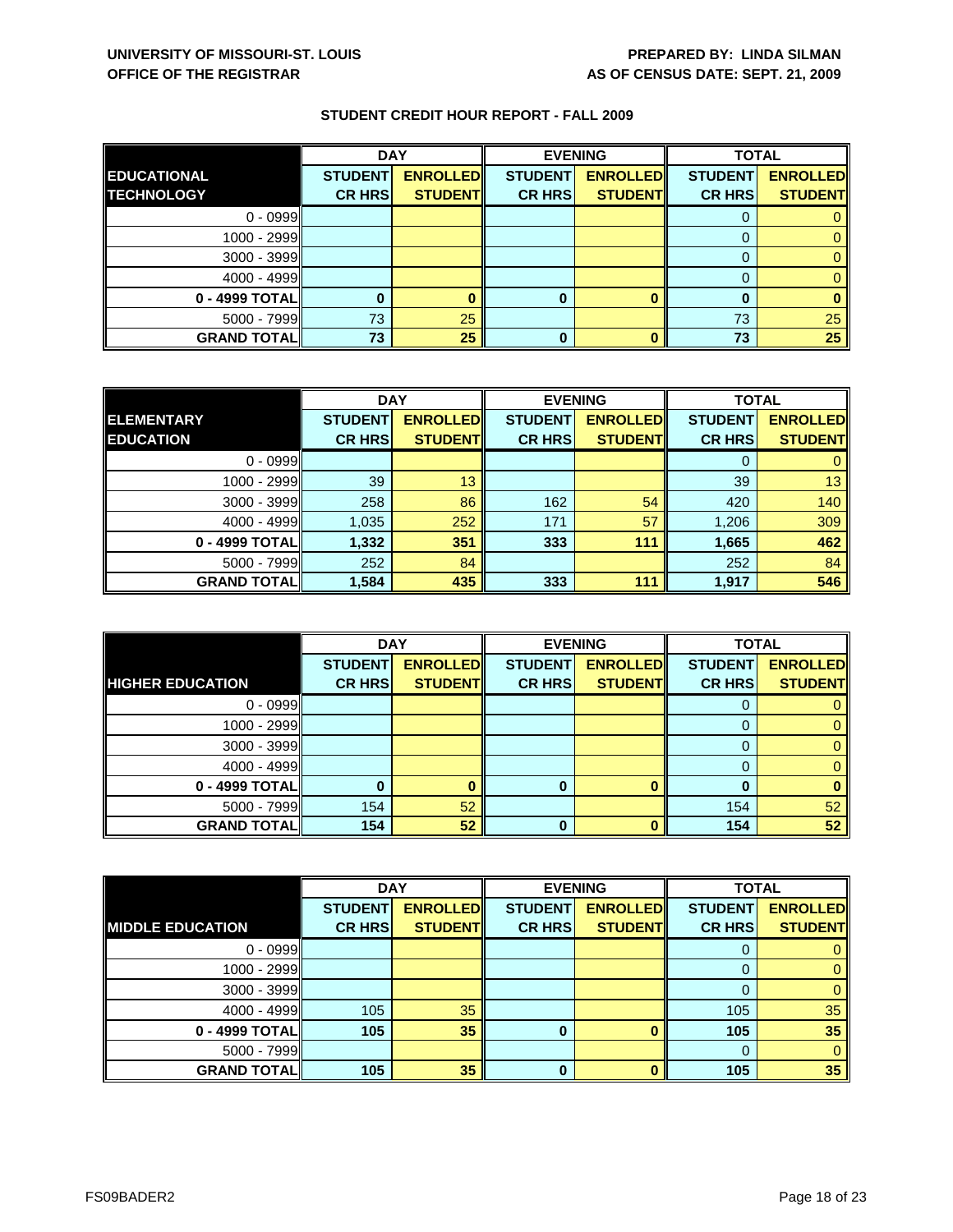|                     | <b>DAY</b>     |                 | <b>EVENING</b> |                 | <b>TOTAL</b>   |                 |
|---------------------|----------------|-----------------|----------------|-----------------|----------------|-----------------|
| <b>PHYSICAL</b>     | <b>STUDENT</b> | <b>ENROLLED</b> | <b>STUDENT</b> | <b>ENROLLED</b> | <b>STUDENT</b> | <b>ENROLLED</b> |
| <b>EDUCATION</b>    | <b>CR HRS</b>  | <b>STUDENT</b>  | <b>CR HRS</b>  | <b>STUDENT</b>  | <b>CR HRS</b>  | <b>STUDENT</b>  |
| $0 - 0999$          |                |                 |                |                 |                |                 |
| 1000 - 2999         | 69             | 23              |                |                 | 69             | 23              |
| $3000 - 3999$       | 1,352          | 433             | 173            | 65              | 1,525          | 498             |
| $4000 - 4999$       | 108            | 18              |                |                 | 108            | 18              |
| 0 - 4999 TOTAL      | 1,529          | 474             | 173            | 65              | 1,702          | 539             |
| $5000 - 7999$       | 21             |                 |                |                 | 21             |                 |
| <b>GRAND TOTALI</b> | 1,550          | 481             | 173            | 65              | 1,723          | 546             |

|                    | <b>DAY</b>     |                 | <b>EVENING</b> |                 | <b>TOTAL</b>   |                 |
|--------------------|----------------|-----------------|----------------|-----------------|----------------|-----------------|
| <b>SECONDARY</b>   | <b>STUDENT</b> | <b>ENROLLED</b> | <b>STUDENT</b> | <b>ENROLLED</b> | <b>STUDENT</b> | <b>ENROLLED</b> |
| <b>EDUCATION</b>   | <b>CR HRS</b>  | <b>STUDENT</b>  | <b>CR HRS</b>  | <b>STUDENT</b>  | <b>CR HRS</b>  | <b>STUDENT</b>  |
| $0 - 0999$         |                |                 |                |                 |                |                 |
| 1000 - 2999        |                |                 |                |                 |                |                 |
| $3000 - 3999$      | 9              |                 |                |                 | 9              |                 |
| $4000 - 4999$      | 520            | 110             | 45             | 15              | 565            | 125             |
| 0 - 4999 TOTAL     | 529            | 113             | 45             | 15              | 574            | 128             |
| $5000 - 7999$      | 170            | 63              |                |                 | 170            | 63              |
| <b>GRAND TOTAL</b> | 699            | 176             | 45             | 15              | 744            | 191             |

|                                    | <b>DAY</b>                      |                                    | <b>EVENING</b>                  |                                    | <b>TOTAL</b>                    |                                   |
|------------------------------------|---------------------------------|------------------------------------|---------------------------------|------------------------------------|---------------------------------|-----------------------------------|
| <b>SPECIAL</b><br><b>EDUCATION</b> | <b>STUDENT</b><br><b>CR HRS</b> | <b>ENROLLED</b><br><b>STUDENTI</b> | <b>STUDENT</b><br><b>CR HRS</b> | <b>ENROLLED</b><br><b>STUDENTI</b> | <b>STUDENT</b><br><b>CR HRS</b> | <b>ENROLLED</b><br><b>STUDENT</b> |
|                                    |                                 |                                    |                                 |                                    |                                 |                                   |
| $0 - 0999$                         |                                 |                                    |                                 |                                    | O                               |                                   |
| 1000 - 2999                        |                                 |                                    |                                 |                                    |                                 |                                   |
| $3000 - 3999$                      |                                 |                                    | 42                              | 14                                 | 42                              | 14                                |
| $4000 - 4999$                      | 78                              | 13                                 | 72                              | 24                                 | 150                             | 37                                |
| 0 - 4999 TOTALI                    | 78                              | 13                                 | 114                             | 38                                 | 192                             | 51                                |
| $5000 - 7999$                      | 329                             | 111                                |                                 |                                    | 329                             | 111                               |
| <b>GRAND TOTALI</b>                | 407                             | 124                                | 114                             | 38                                 | 521                             | 162                               |

|                    | <b>DAY</b>     |                 | <b>EVENING</b> |                 | <b>TOTAL</b>   |                 |
|--------------------|----------------|-----------------|----------------|-----------------|----------------|-----------------|
| <b>TEACHER</b>     | <b>STUDENT</b> | <b>ENROLLED</b> | <b>STUDENT</b> | <b>ENROLLED</b> | <b>STUDENT</b> | <b>ENROLLED</b> |
| <b>EDUCATION</b>   | <b>CR HRS</b>  | <b>STUDENT</b>  | <b>CR HRS</b>  | <b>STUDENT</b>  | <b>CR HRS</b>  | <b>STUDENT</b>  |
| $0 - 0999$         |                |                 |                |                 | 0              | $\mathbf{0}$    |
| 1000 - 2999        | 1,149          | 383             | 201            | 67              | 1,350          | 450             |
| $3000 - 3999$      | 1,214          | 410             | 204            | 68              | 1,418          | 478             |
| $4000 - 4999$      | 90             | 30              | 63             | 21              | 153            | 51              |
| 0 - 4999 TOTAL     | 2,453          | 823             | 468            | 156             | 2,921          | 979             |
| 5000 - 7999        | 848            | 261             |                |                 | 848            | 261             |
| <b>GRAND TOTAL</b> | 3,301          | 1,084           | 468            | 156             | 3,769          | 1,240           |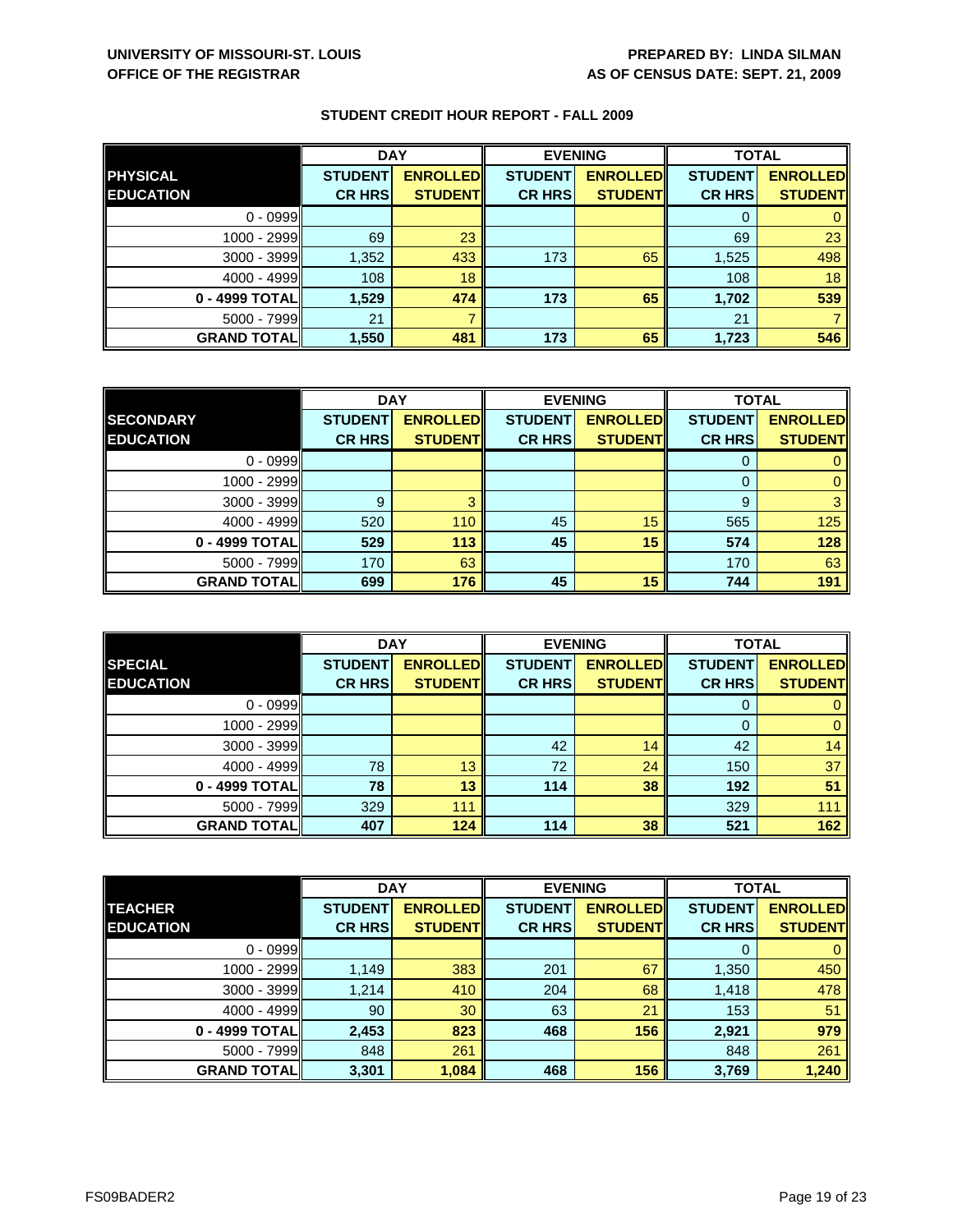|                           | <b>DAY</b>     |                 | <b>EVENING</b> |                 | <b>TOTAL</b>   |                 |
|---------------------------|----------------|-----------------|----------------|-----------------|----------------|-----------------|
| <b>TOTAL COLLEGE OF</b>   | <b>STUDENT</b> | <b>ENROLLED</b> | <b>STUDENT</b> | <b>ENROLLED</b> | <b>STUDENT</b> | <b>ENROLLED</b> |
| <b>ARTS &amp; SCIENCE</b> | <b>CR HRS</b>  | <b>STUDENTI</b> | <b>CR HRS</b>  | <b>STUDENT</b>  | <b>CR HRS</b>  | <b>STUDENT</b>  |
| $0 - 0999$                | 195            | 65              | 69             | 23              | 264            | 88              |
| 1000 - 2999               | 35,576         | 11,375          | 5,900          | 1,815           | 41,476         | 13,190          |
| $3000 - 3999$             | 6,211          | 2,095           | 1,794          | 617             | 8,005          | 2,712           |
| $4000 - 4999$             | 5,303          | 1,887           | 1,302          | 422             | 6,605          | 2,309           |
| 0 - 4999 TOTAL            | 47,285         | 15,422          | 9,065          | 2,877           | 56,350         | 18,299          |
| $5000 - 7999$             | 5,159          | 1,882           | 0              |                 | 5,159          | 1,882           |
| <b>GRAND TOTAL</b>        | 52,444         | 17,304          | 9,065          | 2,877           | 61,509         | 20,181          |

|                                | <b>DAY</b>     |                 | <b>EVENING</b> |                 | <b>TOTAL</b>   |                 |
|--------------------------------|----------------|-----------------|----------------|-----------------|----------------|-----------------|
| <b>TOTAL COLLEGE OF</b>        | <b>STUDENT</b> | <b>ENROLLED</b> | <b>STUDENT</b> | <b>ENROLLED</b> | <b>STUDENT</b> | <b>ENROLLED</b> |
| <b>BUSINESS ADMINISTRATION</b> | <b>CR HRS</b>  | <b>STUDENT</b>  | <b>CR HRS</b>  | <b>STUDENT</b>  | <b>CR HRS</b>  | <b>STUDENT</b>  |
| $0 - 0999$                     |                |                 | 0              |                 |                |                 |
| $1000 - 2999$                  | 3,558          | 1,186           | 1,065          | 355             | 4,623          | 1,541           |
| $3000 - 3999$                  | 7,531          | 2,526           | 3,158          | 1,058           | 10,689         | 3,584           |
| $4000 - 4999$                  | 678            | 226             | 810            | 270             | 1,488          | 496             |
| 0 - 4999 TOTAL                 | 11,767         | 3,938           | 5,033          | 1,683           | 16,800         | 5,621           |
| $5000 - 7999$                  | 3,194          | 1,068           | 0              |                 | 3,194          | 1,068           |
| <b>GRAND TOTAL</b>             | 14,961         | 5,006           | 5,033          | 1,683           | 19,994         | 6,689           |

|                                             | <b>DAY</b>                      |                                   | <b>EVENING</b>                  |                                    | <b>TOTAL</b>                    |                                   |
|---------------------------------------------|---------------------------------|-----------------------------------|---------------------------------|------------------------------------|---------------------------------|-----------------------------------|
| <b>TOTAL COLLEGE OF</b><br><b>EDUCATION</b> | <b>STUDENT</b><br><b>CR HRS</b> | <b>ENROLLED</b><br><b>STUDENT</b> | <b>STUDENT</b><br><b>CR HRS</b> | <b>ENROLLED</b><br><b>STUDENTI</b> | <b>STUDENT</b><br><b>CR HRS</b> | <b>ENROLLED</b><br><b>STUDENT</b> |
|                                             |                                 |                                   |                                 |                                    |                                 |                                   |
| $0 - 0999$                                  |                                 |                                   | 0                               |                                    |                                 |                                   |
| 1000 - 2999                                 | 1,312                           | 434                               | 204                             | 68                                 | 1,516                           | 502                               |
| $3000 - 3999$                               | 2,997                           | 994                               | 611                             | 215                                | 3,608                           | 1,209                             |
| $4000 - 4999$                               | 2,119                           | 497                               | 429                             | 143                                | 2,548                           | 640                               |
| 0 - 4999 TOTAL                              | 6,428                           | 1,925                             | 1,244                           | 426                                | 7,672                           | 2,351                             |
| $5000 - 7999$                               | 5,121                           | 1,707                             | 0                               |                                    | 5,121                           | 1,707                             |
| <b>GRAND TOTAL</b>                          | 11,549                          | 3,632                             | 1,244                           | 426                                | 12,793                          | 4,058                             |

|                              | <b>DAY</b>     |                 | <b>EVENING</b> |                 | <b>TOTAL</b>   |                 |
|------------------------------|----------------|-----------------|----------------|-----------------|----------------|-----------------|
| <b>TOTAL COLLEGE OF</b>      | <b>STUDENT</b> | <b>ENROLLED</b> | <b>STUDENT</b> | <b>ENROLLED</b> | <b>STUDENT</b> | <b>ENROLLED</b> |
| <b>FINE ARTS &amp; COMM.</b> | <b>CR HRS</b>  | <b>STUDENT</b>  | <b>CR HRS</b>  | <b>STUDENT</b>  | <b>CR HRS</b>  | <b>STUDENT</b>  |
| $0 - 0999$                   |                |                 | 0              |                 | O              | $\mathbf{0}$    |
| 1000 - 2999                  | 9,101          | 3,400           | 646            | 228             | 9,747          | 3,628           |
| $3000 - 3999$                | 2,153          | 761             | 84             | 28              | 2,237          | 789             |
| $4000 - 4999$                | 626            | 218             | 0              |                 | 626            | 218             |
| 0 - 4999 TOTAL               | 11,880         | 4,379           | 730            | 256             | 12,610         | 4,635           |
| $5000 - 7999$                | 238            | 79              | $\mathbf 0$    |                 | 238            | 79              |
| <b>GRAND TOTALI</b>          | 12,118         | 4,458           | 730            | 256             | 12,848         | 4,714           |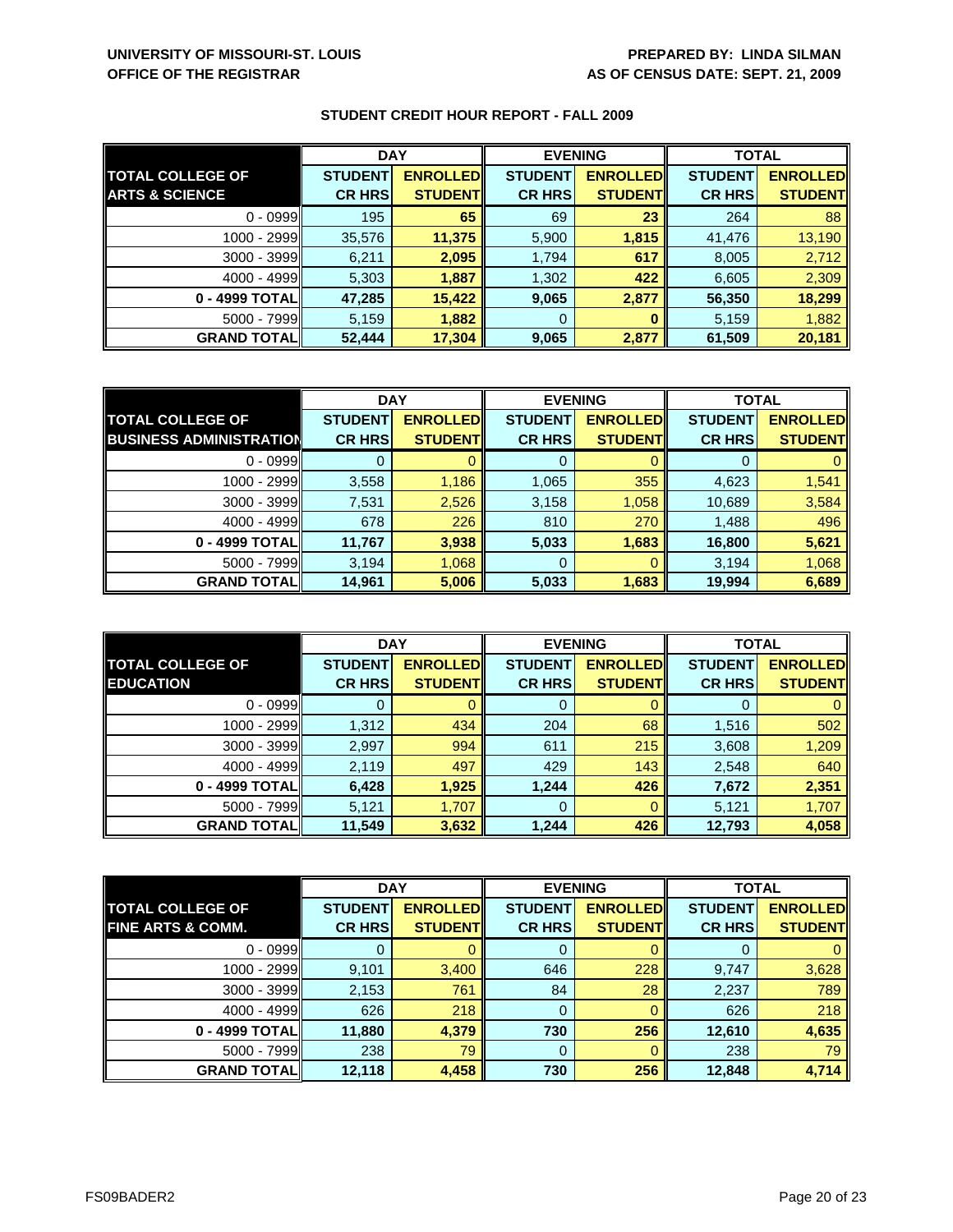|                             | <b>DAY</b>     |                 | <b>EVENING</b> |                 | <b>TOTAL</b>   |                 |
|-----------------------------|----------------|-----------------|----------------|-----------------|----------------|-----------------|
| UMSL/WU ENGINEERING         | <b>STUDENT</b> | <b>ENROLLED</b> | <b>STUDENT</b> | <b>ENROLLED</b> | <b>STUDENT</b> | <b>ENROLLED</b> |
| <b>PRE-ENGINEERING INC</b>  | <b>CR HRS</b>  | <b>STUDENT</b>  | <b>CR HRS</b>  | <b>STUDENT</b>  | <b>CR HRS</b>  | <b>STUDENT</b>  |
| 0 - 0999 Pre-Engineering    |                |                 |                |                 | $\Omega$       |                 |
| 1000 - 2999 Pre-Engineering |                |                 |                |                 | $\Omega$       |                 |
| $0 - 0999$                  |                |                 |                |                 | $\Omega$       |                 |
| $1000 - 2999$               | 210            | 90              | 425            | 166             | 635            | 256             |
| $3000 - 3999$               |                |                 | 484            | 165             | 484            | 165             |
| $4000 - 4999$               |                |                 | 613            | 229             | 613            | 229             |
| 0 - 4999 TOTAL              | 210            | 90              | 1,522          | 560             | 1,732          | 650             |
| $5000 - 7999$               |                |                 |                |                 | $\Omega$       |                 |
| <b>GRAND TOTAL</b>          | 210            | 90              | 1,522          | 560             | 1,732          | 650             |

|                         | <b>DAY</b>     |                 | <b>EVENING</b> |                 | <b>TOTAL</b>   |                 |
|-------------------------|----------------|-----------------|----------------|-----------------|----------------|-----------------|
| <b>TOTAL COLLEGE OF</b> | <b>STUDENT</b> | <b>ENROLLED</b> | <b>STUDENT</b> | <b>ENROLLED</b> | <b>STUDENT</b> | <b>ENROLLED</b> |
| <b>NURSING</b>          | <b>CR HRS</b>  | <b>STUDENT</b>  | <b>CR HRS</b>  | <b>STUDENT</b>  | <b>CR HRS</b>  | <b>STUDENT</b>  |
| $0 - 0999$              |                |                 |                |                 |                |                 |
| 1000 - 2999             | 84             | 28              |                |                 | 84             | 28              |
| $3000 - 3999$           | 3,366          | 883             | 459            | 153             | 3,825          | 1,036           |
| $4000 - 4999$           | 513            | 125             |                |                 | 513            | 125             |
| 0 - 4999 TOTAL          | 3,963          | 1,036           | 459            | 153             | 4,422          | 1,189           |
| $5000 - 7999$           | 1,166          | 350             |                |                 | 1,166          | 350             |
| <b>GRAND TOTAL</b>      | 5,129          | 1,386           | 459            | 153             | 5,588          | 1,539           |

|                         | <b>DAY</b>     |                 | <b>EVENING</b> |                 | <b>TOTAL</b>   |                 |
|-------------------------|----------------|-----------------|----------------|-----------------|----------------|-----------------|
| <b>TOTAL COLLEGE OF</b> | <b>STUDENT</b> | <b>ENROLLED</b> | <b>STUDENT</b> | <b>ENROLLED</b> | <b>STUDENT</b> | <b>ENROLLED</b> |
| <b>OPTOMETRY</b>        | <b>CR HRS</b>  | <b>STUDENT</b>  | <b>CR HRS</b>  | <b>STUDENT</b>  | <b>CR HRS</b>  | <b>STUDENT</b>  |
| $0 - 0999$              |                |                 |                |                 |                |                 |
| 1000 - 2999             |                |                 |                |                 |                |                 |
| 3000 - 3999             |                |                 |                |                 |                |                 |
| $4000 - 4999$           |                |                 |                |                 |                |                 |
| 0 - 4999 TOTAL          |                |                 | 0              |                 | n              |                 |
| $5000 - 7999$           | 3,674          | 988             |                |                 | 3,674          | 988             |
| <b>GRAND TOTAL</b>      | 3,674          | 988             | 0              |                 | 3,674          | 988             |

|                    | <b>DAY</b>     |                 | <b>EVENING</b> |                 | <b>TOTAL</b>   |                 |
|--------------------|----------------|-----------------|----------------|-----------------|----------------|-----------------|
| <b>TOTAL</b>       | <b>STUDENT</b> | <b>ENROLLED</b> | <b>STUDENT</b> | <b>ENROLLED</b> | <b>STUDENT</b> | <b>ENROLLED</b> |
| <b>GRADUATE</b>    | <b>CR HRS</b>  | <b>STUDENT</b>  | <b>CR HRS</b>  | <b>STUDENT</b>  | <b>CR HRS</b>  | <b>STUDENT</b>  |
| $0 - 0999$         |                |                 |                |                 |                |                 |
| 1000 - 2999        |                |                 |                |                 |                |                 |
| $3000 - 3999$      |                |                 |                |                 |                |                 |
| $4000 - 4999$      | 47             | 47              | 114            | 38              | 161            | 85              |
| 0 - 4999 TOTAL     | 47             | 47              | 114            | 38              | 161            | 85              |
| $5000 - 7999$      | 427            | 145             |                |                 | 427            | 145             |
| <b>GRAND TOTAL</b> | 474            | 192             | 114            | 38              | 588            | 230             |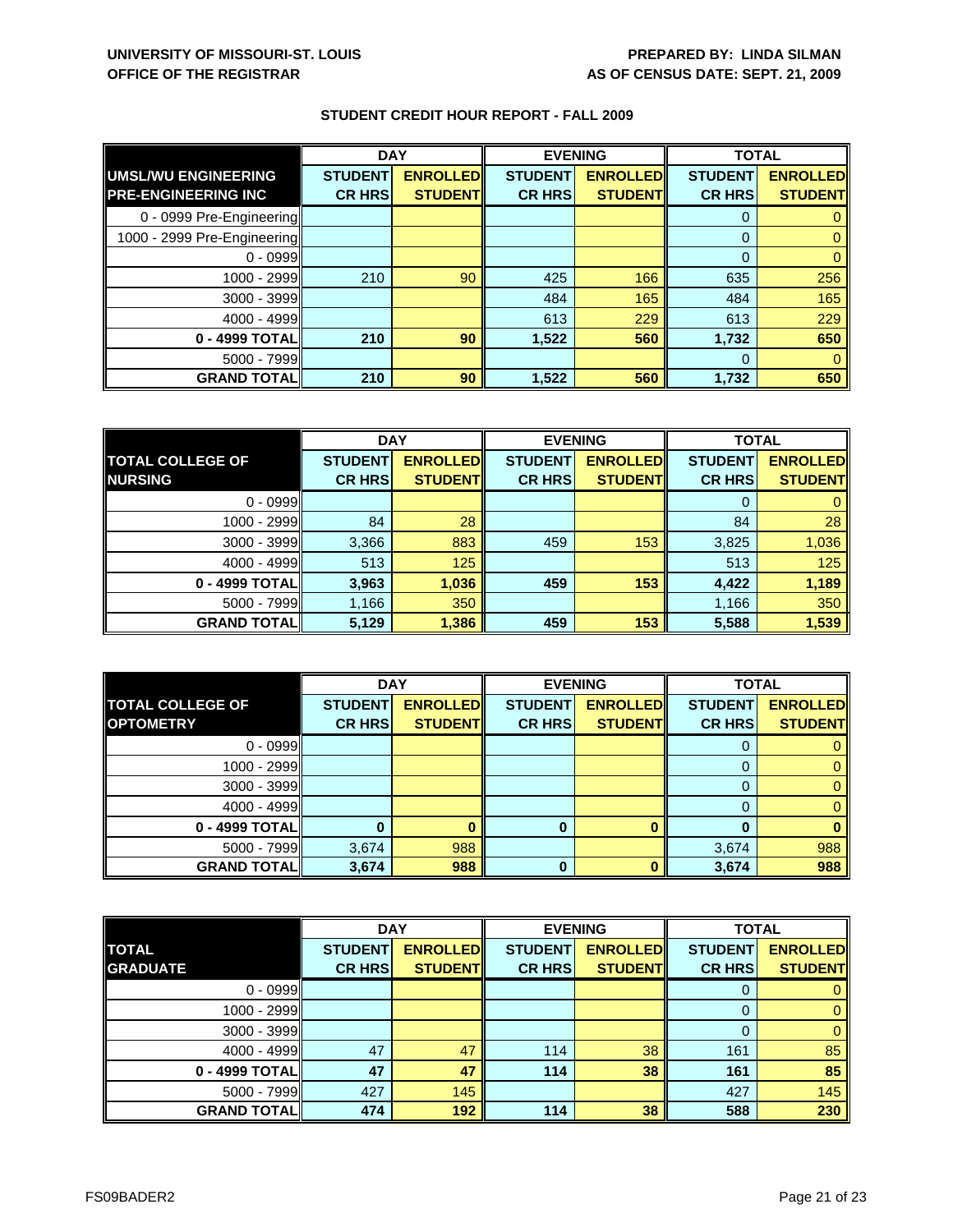|                         | <b>DAY</b>     |                 | <b>EVENING</b> |                 | <b>TOTAL</b>   |                 |
|-------------------------|----------------|-----------------|----------------|-----------------|----------------|-----------------|
| TOTAL AIR &             | <b>STUDENT</b> | <b>ENROLLED</b> | <b>STUDENT</b> | <b>ENROLLED</b> | <b>STUDENT</b> | <b>ENROLLED</b> |
| <b>MILITARY SCIENCE</b> | <b>CR HRS</b>  | <b>STUDENT</b>  | <b>CR HRS</b>  | <b>STUDENT</b>  | <b>CR HRS</b>  | <b>STUDENT</b>  |
| $0 - 0999$              |                |                 |                |                 |                |                 |
| $1000 - 2999$           |                |                 |                |                 | 8              |                 |
| $3000 - 3999$           | 12             |                 |                |                 | 12             |                 |
| $4000 - 4999$           | 6              |                 |                |                 | 6              |                 |
| 0 - 4999 TOTAL          | 26             |                 | 0              |                 | 26             |                 |
| $5000 - 7999$           |                |                 |                |                 |                |                 |
| <b>GRAND TOTAL</b>      | 26             |                 | 0              |                 | 26             |                 |

|                    | <b>DAY</b>     |                 | <b>EVENING</b> |                 | <b>TOTAL</b>   |                 |
|--------------------|----------------|-----------------|----------------|-----------------|----------------|-----------------|
|                    | <b>STUDENT</b> | <b>ENROLLED</b> | <b>STUDENT</b> | <b>ENROLLED</b> | <b>STUDENT</b> | <b>ENROLLED</b> |
| <b>TOTAL CO-OP</b> | <b>CR HRS</b>  | <b>STUDENT</b>  | <b>CR HRS</b>  | <b>STUDENT</b>  | <b>CR HRS</b>  | <b>STUDENT</b>  |
| $0 - 0999$         |                |                 |                |                 |                |                 |
| $1000 - 2999$      |                |                 |                |                 |                | ΟI              |
| $3000 - 3999$      | 36             |                 |                |                 | 36             | 3 <sub>l</sub>  |
| $4000 - 4999$      | 271.5          | 35 <sub>1</sub> |                |                 | 271.5          | 35              |
| 0 - 4999 TOTAL     | <b>307.5</b>   | 38 <sub>1</sub> | 0.0            | 0.0             | 307.5          | 38              |
| $5000 - 7999$      | 18.0           |                 |                |                 | 18.0           | $\overline{2}$  |
| <b>GRAND TOTAL</b> | 325.5          | <b>40</b>       | 0.0            | 0.0             | 325.5          | 40              |

|                        | <b>DAY</b>     |                  | <b>EVENING</b> |                 | <b>TOTAL</b>   |                 |
|------------------------|----------------|------------------|----------------|-----------------|----------------|-----------------|
|                        | <b>STUDENT</b> | <b>ENROLLEDI</b> | <b>STUDENT</b> | <b>ENROLLED</b> | <b>STUDENT</b> | <b>ENROLLED</b> |
| <b>TOTAL ON CAMPUS</b> | <b>CR HRS</b>  | <b>STUDENT</b>   | <b>CR HRS</b>  | <b>STUDENTI</b> | <b>CR HRS</b>  | <b>STUDENT</b>  |
| $0 - 0999$             | 195            | 65               | 69             | 23              | 264            | 88              |
| $1000 - 2999$          | 49,849         | 16,516           | 8,240          | 2,632           | 58,089         | 19,148          |
| $3000 - 3999$          | 22,306         | 7,266            | 6,590          | 2,236           | 28,896         | 9,502           |
| $4000 - 4999$          | 9,563.5        | 3,037            | 3,268          | 1,102           | 12,831.5       | 4,139           |
| 0 - 4999 TOTAL         | 81,913.5       | 26,884           | 18,167         | 5,993           | 100,080.5      | 32,877          |
| $5000 - 7999$          | 18,997         | 6,221            | 0              | 0               | 18,997         | 6,221           |
| <b>GRAND TOTALI</b>    | 100,910.5      | 33,105           | 18,167         | 5,993           | 119,077.5      | 39,098          |

| <b>TOTAL OFF CAMPUS</b> | <b>DAY</b>     |                  |                | <b>EVENING</b>  | <b>TOTAL</b>   |                 |
|-------------------------|----------------|------------------|----------------|-----------------|----------------|-----------------|
| <b>CREDIT HOURS BY</b>  | <b>STUDENT</b> | <b>ENROLLEDI</b> | <b>STUDENT</b> | <b>ENROLLED</b> | <b>STUDENT</b> | <b>ENROLLED</b> |
| <b>COURSE LEVEL</b>     | <b>CR HRS</b>  | <b>STUDENT</b>   | <b>CR HRS</b>  | <b>STUDENT</b>  | <b>CR HRS</b>  | <b>STUDENT</b>  |
| $0 - 0999$              |                |                  |                |                 |                | $\mathbf{0}$    |
| 1000 - 2999             | 21,927         | 5,714            | 457            | 111             | 22,384         | 5,825           |
| $3000 - 3999$           | 1,068          | 350              |                |                 | 1,068          | 350             |
| $4000 - 4999$           | 1,391          | 459              |                |                 | 1,391          | 459             |
| 0 - 4999 TOTAL          | 24,386         | 6,523            | 457            | 111             | 24,843         | 6,634           |
| $5000 - 7999$           | 2,551          | 851              |                |                 | 2,551          | 851             |
| <b>GRAND TOTAL</b>      | 26,937         | 7,374            | 457            | 111             | 27,394         | 7,485           |